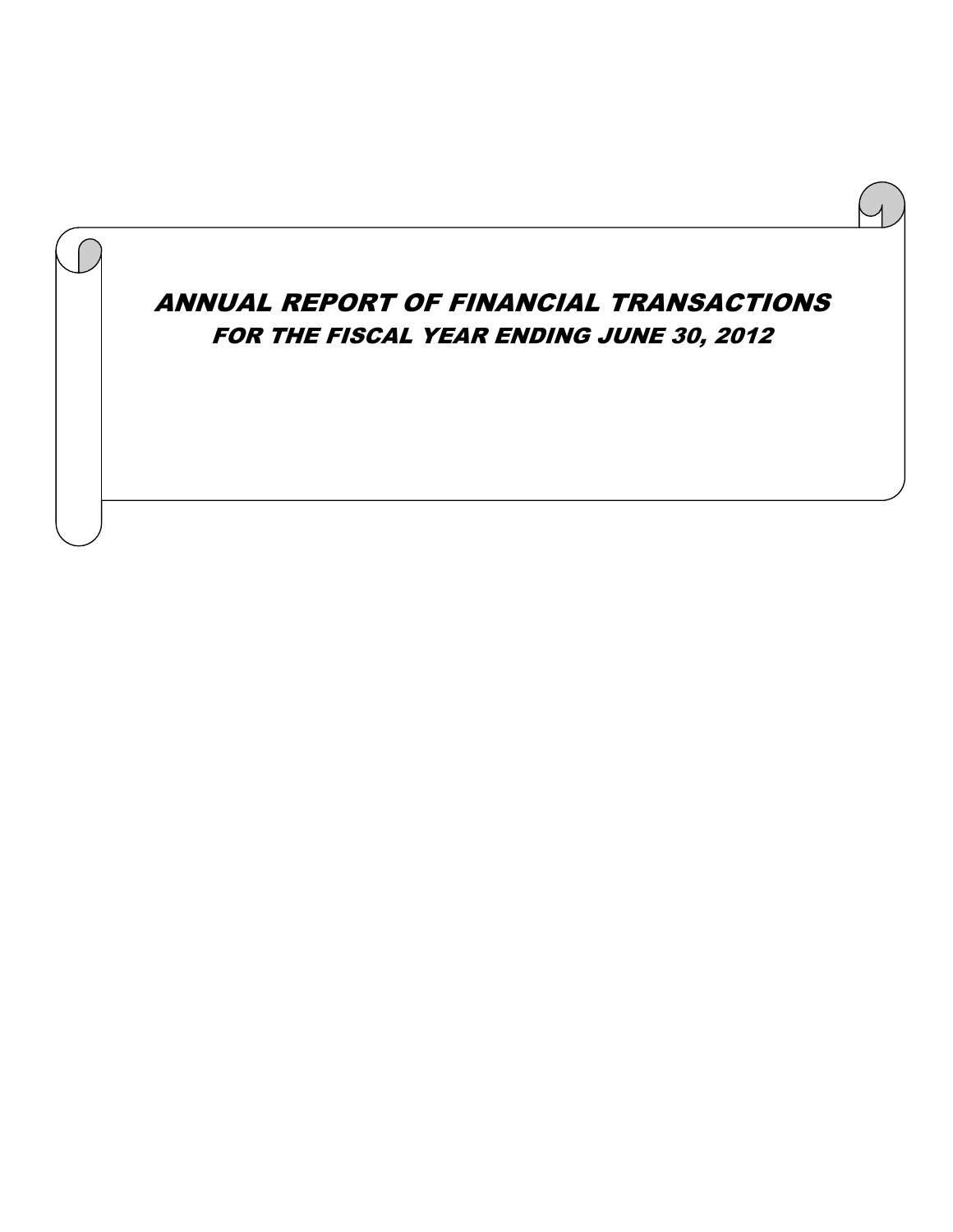# **County of El Dorado Counties Financial Transactions Report Statistics and Summary**

| <b>Fiscal Year</b><br>2012                                                                                                                                                                                                     |               |
|--------------------------------------------------------------------------------------------------------------------------------------------------------------------------------------------------------------------------------|---------------|
| <b>Current Transient Lodging Tax Rate</b>                                                                                                                                                                                      | 10.000        |
| Effective Date of Current Transient Lodging Tax Rate                                                                                                                                                                           | 3/26/2004     |
| <b>Current Utility User Tax Rate</b>                                                                                                                                                                                           | 0.000         |
| Current Year Property Tax Delinquency as of June 30, 2012                                                                                                                                                                      | 2.430         |
| as a Percent of Tax Levy                                                                                                                                                                                                       |               |
| Appropriations Limits                                                                                                                                                                                                          | 160,862,272   |
| Total Annual Appropriations Subject to Limit                                                                                                                                                                                   | 107,883,656   |
| <b>Beginning Fund Balance</b>                                                                                                                                                                                                  | \$143,016,511 |
| Add: Revenues During Fiscal Year                                                                                                                                                                                               | \$271,119,178 |
| Transfers In                                                                                                                                                                                                                   | \$1,333,123   |
| Adjustments (Specify, maximum of 5 entries)                                                                                                                                                                                    | \$171,376     |
| Specify:                                                                                                                                                                                                                       | Amount:       |
| FY10/11 Audit Adjustments                                                                                                                                                                                                      | 171,376       |
|                                                                                                                                                                                                                                |               |
| Total:                                                                                                                                                                                                                         | \$171,376     |
| <b>Total Adjustments and Transfers In</b>                                                                                                                                                                                      | \$1,504,499   |
| <b>Subtotal</b>                                                                                                                                                                                                                | \$415,640,188 |
| Deduct: Expenditures During Fiscal Year                                                                                                                                                                                        | \$259,793,628 |
| <b>Transfers Out</b>                                                                                                                                                                                                           | \$95,774      |
|                                                                                                                                                                                                                                |               |
| Specify:                                                                                                                                                                                                                       | Amount:       |
|                                                                                                                                                                                                                                |               |
| $\sim$ 1000 m and the state of the state of the state of the state of the state of the state of the state of the state of the state of the state of the state of the state of the state of the state of the state of the state |               |
| EP o Transaction of the<br>and a state<br>the contract of the contract and a second contract of                                                                                                                                |               |
| كتفاء وتسميه والمستسلم والتسريح والترابي المراجع والمتحارب المراجي الترابي المتحارب                                                                                                                                            |               |
| Adjustments (Specify, maximum of 5 entries)<br>-----------------                                                                                                                                                               |               |
|                                                                                                                                                                                                                                | .             |

| <b>Total Adjustments and Transfers Out</b> | \$95,774      |
|--------------------------------------------|---------------|
| <b>Ending Fund Balance</b>                 | \$155,750,786 |
|                                            |               |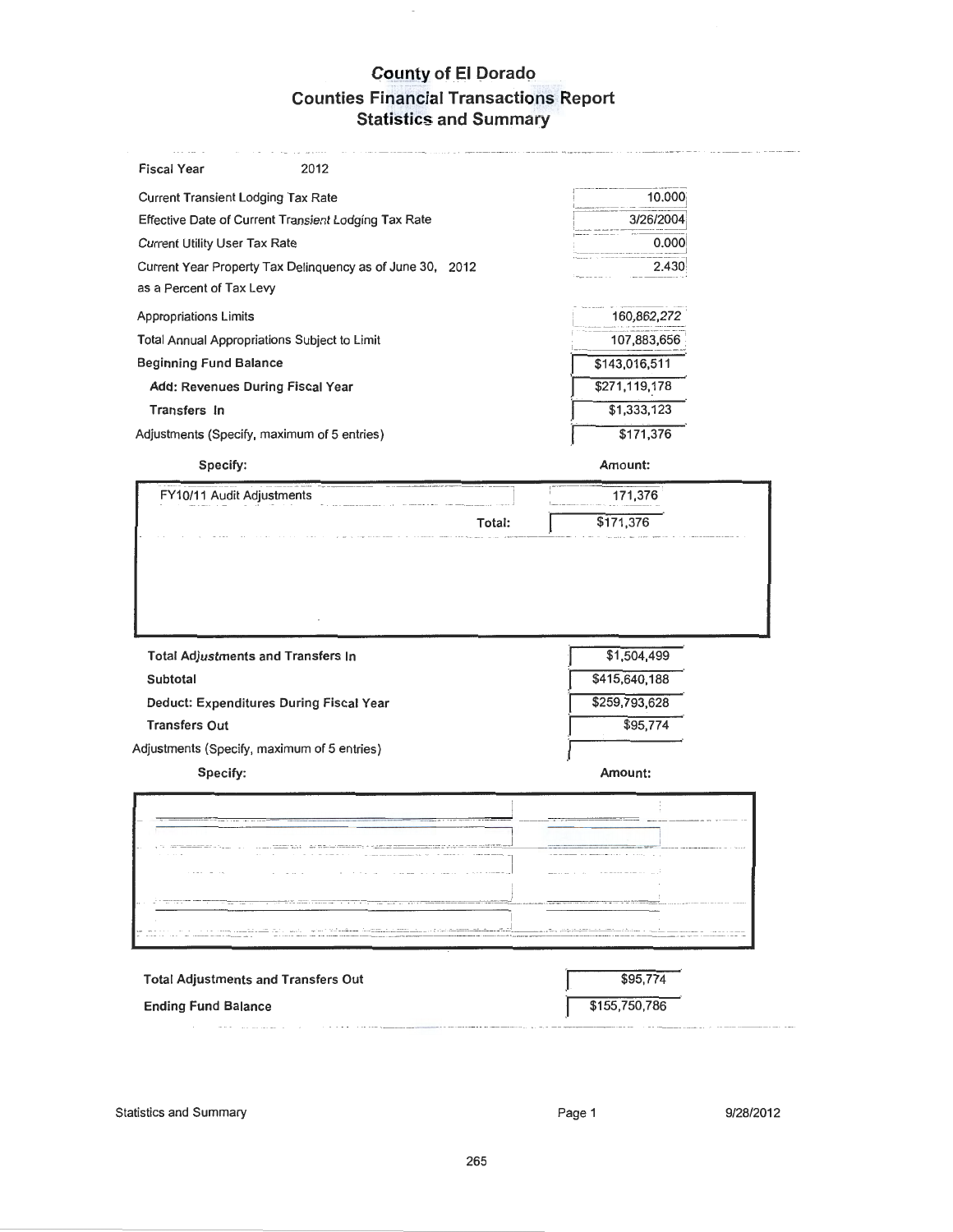# "County of El Dorado **Counties Financial Transactions Report Balance Sheet**

| <b>Fiscal Year</b>                          | 2012         |                        |                              |                         |
|---------------------------------------------|--------------|------------------------|------------------------------|-------------------------|
|                                             |              |                        | <b>Government Fund Types</b> |                         |
|                                             | A            | в                      | C                            | D                       |
|                                             | General      | <b>Special Revenue</b> | <b>Debt Service</b>          | <b>Capital Projects</b> |
| <b>Assets</b>                               |              |                        |                              |                         |
| <b>Current Assets</b>                       | 51,600,939   | 131,208,716            | 1,793,268                    | 5,504,363               |
| <b>Non-Current Assets</b>                   |              |                        |                              |                         |
| <b>Total Assets</b>                         | \$51,600,939 | \$131,208,716          | \$1,793,268                  | \$5,504,363             |
| Liabilities                                 |              |                        |                              |                         |
| <b>Current Liabilities</b>                  | 7.962.890    | 25,624,836             |                              | 570,012                 |
| <b>Non-Current Liabilities</b>              |              | 198,762                |                              |                         |
| <b>Total Liabilities</b>                    | \$7,962,890  | \$25,823,598           | \$0                          | \$570,012               |
| <b>Retained Earnings/Fund Balance</b>       |              |                        |                              |                         |
| Reserved                                    | 17.107.144   | 15,955,026             | 1,793,268                    |                         |
| Unreserved                                  | 26,530,905   | 89,430,092             |                              | 4,934,351               |
| <b>Total Retained</b><br>Earnings/          | \$43,638,049 | \$105,385,118          | \$1,793,268                  | \$4,934,351             |
| <b>Fund Balance</b>                         |              |                        |                              |                         |
| <b>Total Fund Equity</b>                    | \$43,638,049 | \$105,385,118          | \$1,793,268                  | 34,334,351              |
| <b>Total Liabilities</b><br>and Fund Equity | \$51,600,939 | \$131,208,716          | \$1,793,268                  | \$5,501,363             |

 $\bar{\mathbf{v}}$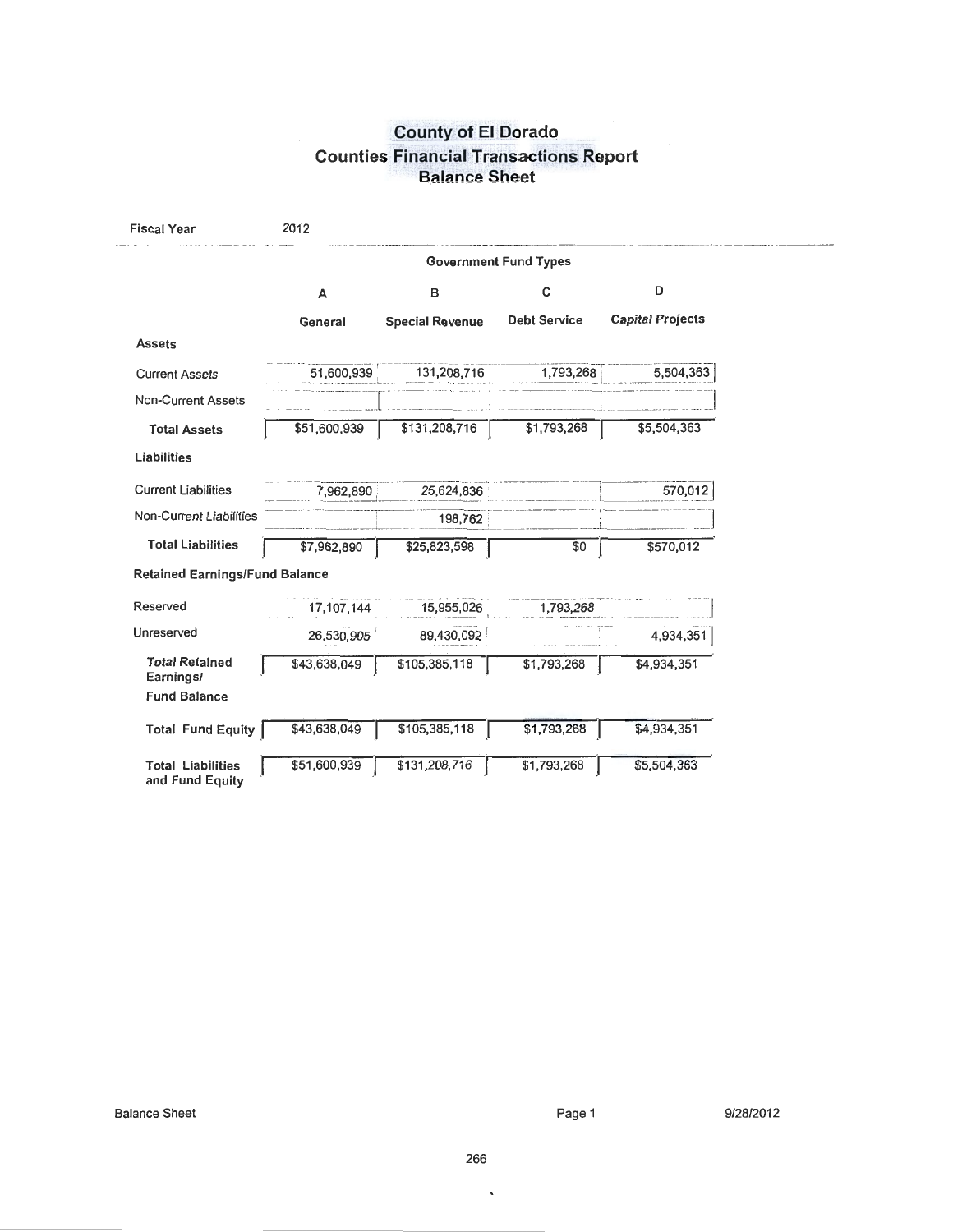# **County of El Dorado Counties Financial Transactions Report Balance Sheet**

| <b>Fiscal Year</b>                                        | 2012                          |                         |                                       |                                       |                                   |
|-----------------------------------------------------------|-------------------------------|-------------------------|---------------------------------------|---------------------------------------|-----------------------------------|
|                                                           | <b>Proprietary Fund Types</b> |                         | <b>Fiduciary Fund</b><br><b>Types</b> | <b>Account Groups</b>                 |                                   |
|                                                           | Ε                             | F                       | G                                     | н                                     | ı                                 |
|                                                           | <b>Enterprise</b>             | <b>Internal Service</b> | <b>Trust And Agency</b>               | <b>General Fixed</b><br><b>Assets</b> | General Long-<br><b>Term Debt</b> |
| <b>Assets</b>                                             |                               |                         |                                       |                                       |                                   |
| <b>Current Assets</b>                                     | 116,507                       | 2,215,302               | 81,028,686                            |                                       |                                   |
| <b>Non-Current Assets</b>                                 | 3,759,856                     | 6,204,154               |                                       | 318,565,905                           | \$25,852,997                      |
| <b>Total Assets</b>                                       | \$3,876,363                   | \$8,419,456             | \$81,028,686                          | \$318,565,905                         | \$25,852,997                      |
| <b>Liabilities</b>                                        |                               |                         |                                       |                                       |                                   |
| <b>Current Liabilities</b>                                | 27,122                        | 42,783                  |                                       |                                       |                                   |
| <b>Non-Current Liabilities</b>                            | 23,528                        | 7,304                   |                                       |                                       | \$25,852,997                      |
| <b>Total Liabilities</b>                                  | \$50,650                      | \$50,087                | \$0                                   |                                       | \$25,852,997                      |
| <b>Fund Equity</b>                                        |                               |                         |                                       |                                       |                                   |
| <b>Contributed Capital</b>                                | 2,443,841                     | 5,170,383               |                                       |                                       |                                   |
| <b>Investment in General</b><br><b>Fixed Assets</b>       |                               |                         |                                       | \$318,565,905                         |                                   |
| <b>Retained Earnings/Fund Balance</b>                     |                               |                         |                                       |                                       |                                   |
| Reserved                                                  | 100                           | 2,294,658               | 81,028,686                            |                                       |                                   |
| Unreserved                                                | 1,381,772                     | 904,328                 |                                       |                                       |                                   |
| <b>Total Retained</b><br>Earnings/<br><b>Fund Balance</b> | \$1,381,872                   | \$3,198,986             | \$81,028,686                          |                                       |                                   |
| <b>Total Fund Equity</b>                                  | $\overline{3,825,713}$        | \$8,369,369             | \$81,028,686                          | \$318,500,900                         |                                   |
| <b>Total Liabilities</b><br>and Fund Equity               | \$3,876,363                   | \$8,419,456             | \$84,028,086                          | \$318,565,905                         | \$25,352,357                      |

 $\sim$ 

 $\sim$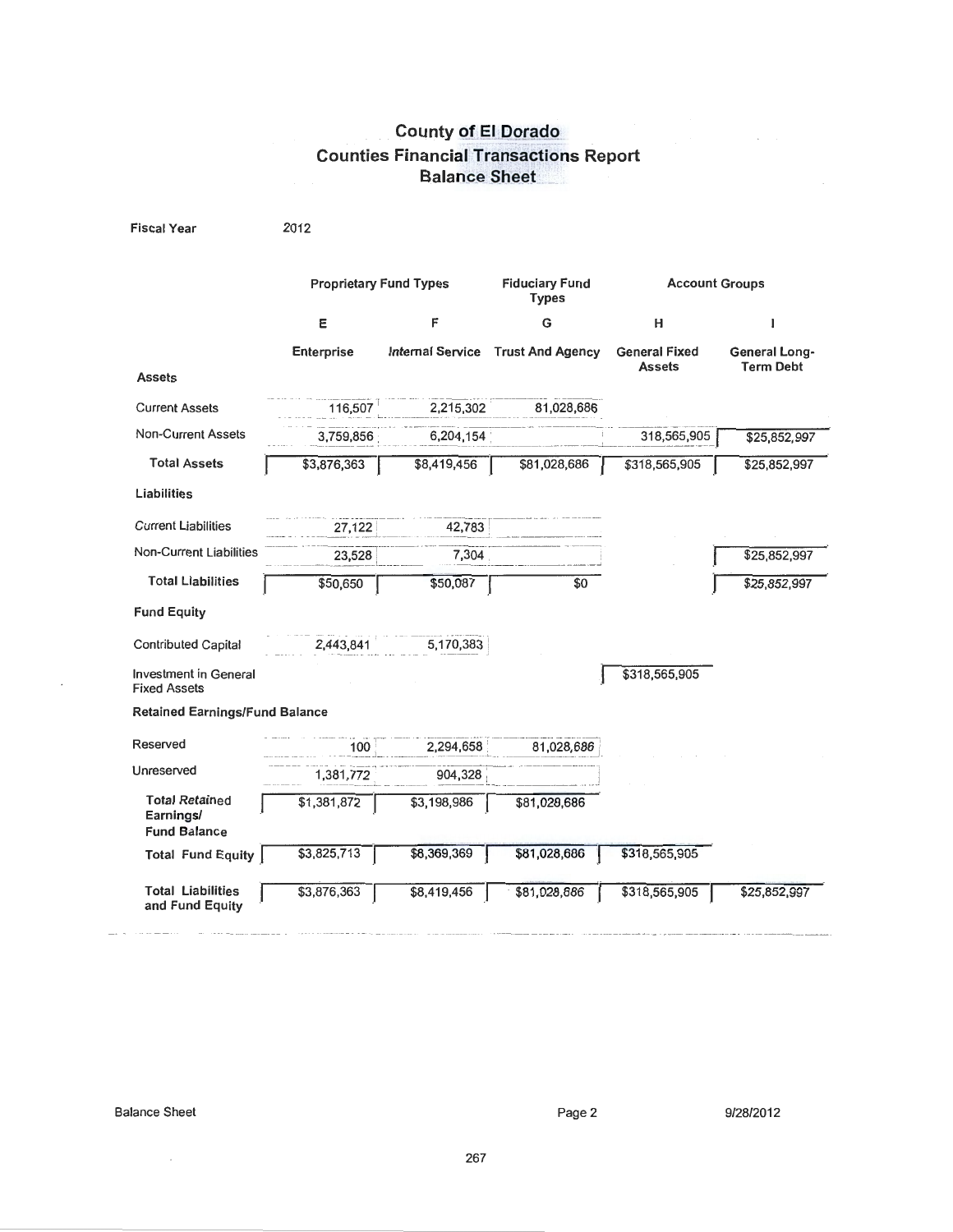## **County of El Dorado Counties Financial Transactions Report Statement of Revenues Taxes: Property Taxes and Other Taxes**

| Fiscal Year                               | 2012                                              |              |
|-------------------------------------------|---------------------------------------------------|--------------|
| <b>Property Taxes</b>                     |                                                   |              |
| County Wide Secured and Unsecured         |                                                   | 53,569,769   |
|                                           | Supplemental County Wide Secured and Unsecured    | $-114,230$   |
|                                           | Less Than County Wide Funds Secured and Unsecured | 4,709,781    |
| Secured and Unsecured                     | Supplemental Less Than County Wide Funds          | $-7,776$     |
|                                           | Property Tax In-Lieu of Vehicle License Fees      | 16,137,985   |
| Voter Approved Indebtedness               |                                                   |              |
|                                           | Supplemental Voter Approved Indebtedness          |              |
| Prior Year Secured and Unsecured          |                                                   | $-12,290$    |
|                                           | Supplemental Prior Year Secured and Unsecured     | 180,890      |
| <b>Total Property Taxes</b>               |                                                   | \$74,464,129 |
| <b>Other Taxes</b>                        |                                                   |              |
| Sales and Use Taxes                       |                                                   | 6,759,821    |
| In-Lieu Local Sales and Use Taxes         |                                                   | 2,088,323    |
| Transportation Tax (Non-Transit Purposes) |                                                   | 36,439       |
| <b>Property Transfer</b>                  |                                                   | 1,288,677    |
| Transient Lodging (Room Occupancy)        |                                                   | 1,932,673    |
| <b>Timber Yield</b>                       |                                                   | 40,711       |
| Aircraft                                  |                                                   |              |
| <b>Construction Development Taxes</b>     |                                                   |              |
| <b>Utility Users Tax</b>                  |                                                   |              |
| Other (Speciify, maximum of 5 enties)     |                                                   |              |
| Specify:                                  |                                                   | Amount:      |

| <b>Total Other Taxes</b>                                                                                                                                                                                                                                                                                                                                                                                             | \$12,14.6,644                                                                                                                                                                                                                                                                                                                                                                                                                                                                                                             |
|----------------------------------------------------------------------------------------------------------------------------------------------------------------------------------------------------------------------------------------------------------------------------------------------------------------------------------------------------------------------------------------------------------------------|---------------------------------------------------------------------------------------------------------------------------------------------------------------------------------------------------------------------------------------------------------------------------------------------------------------------------------------------------------------------------------------------------------------------------------------------------------------------------------------------------------------------------|
| the company of the company of the company of the company of the company of the company of the company of the company of the company of the company of the company of the company of the company of the company of the company<br>NEW RESIDENCE CONTRACTOR INTERNATIONAL PROPERTY                                                                                                                                     | The property of the state and company of the state and a second company of the control of the control of the control of the control of the control of the control of the control of the control of the control of the control<br>product your properties of the state second at the con-<br>The company of the company of the company of the company of the company of the company of the company of the company of the company of the company of the company of the company of the company of the company of the company |
| и с в реки с реки с возника с составляют можно местоприятия на совмести с простоянного составля                                                                                                                                                                                                                                                                                                                      | The same state and the statement property to the contract of the statement of the state of<br>THE RESIDENCE OF THE RESIDENCE OF THE RESIDENCE OF THE RESIDENCE OF THE RESIDENCE OF THE RESIDENCE OF THE RESIDENCE OF THE RESIDENCE OF THE RESIDENCE OF THE RESIDENCE OF THE RESIDENCE OF THE RESIDENCE OF THE RESIDENCE OF T                                                                                                                                                                                              |
| THE RESIDENCE OF COLOR CARD AND CARD AT A CHARGE AND A CHARGE CARD CARD AND THE COMMUNICATIONS OF THE RESIDENCE OF A RESIDENCE OF CARD AND CARD TO THE CARD OF THE CARD OF THE CARD OF THE CARD OF THE CARD OF THE CARD OF THE                                                                                                                                                                                       | www.communication.com/communication.com/communication.com/communication.com/communication.com/communication.com/<br>A 5-A 2007 TWO CATEGORY COLOR CONTINUES ON ASSAULT AN ACTION COMPANY AND ACCOUNT A COLOR CONTINUES ON A CONTINUES OF THE CONTINUES.                                                                                                                                                                                                                                                                   |
| THE SECOND CONTRACT OF A REPORT OF THE ANNUAL MUSIC CONTRACT OF THE CONTRACTOR CONTRACTOR CONTRACTOR AND ADDRESS OF THE CONTRACTOR CONTRACTOR CONTRACTOR CONTRACTOR CONTRACTOR CONTRACTOR<br>111 Il commenced to the component to the combine modulus ads. Il block, it increases a soil a coldation was well wanted to the commenced to the property increases increases a superior procedure as APP provisions and | --------------                                                                                                                                                                                                                                                                                                                                                                                                                                                                                                            |
| a statement of come of the<br>.<br>.                                                                                                                                                                                                                                                                                                                                                                                 | a second company of the tensor company and second company of the second company of<br>The commentation sense of playing and state sense of the commentation of                                                                                                                                                                                                                                                                                                                                                            |
|                                                                                                                                                                                                                                                                                                                                                                                                                      |                                                                                                                                                                                                                                                                                                                                                                                                                                                                                                                           |

Taxes: Property Taxes and Other Taxes

 $\sim$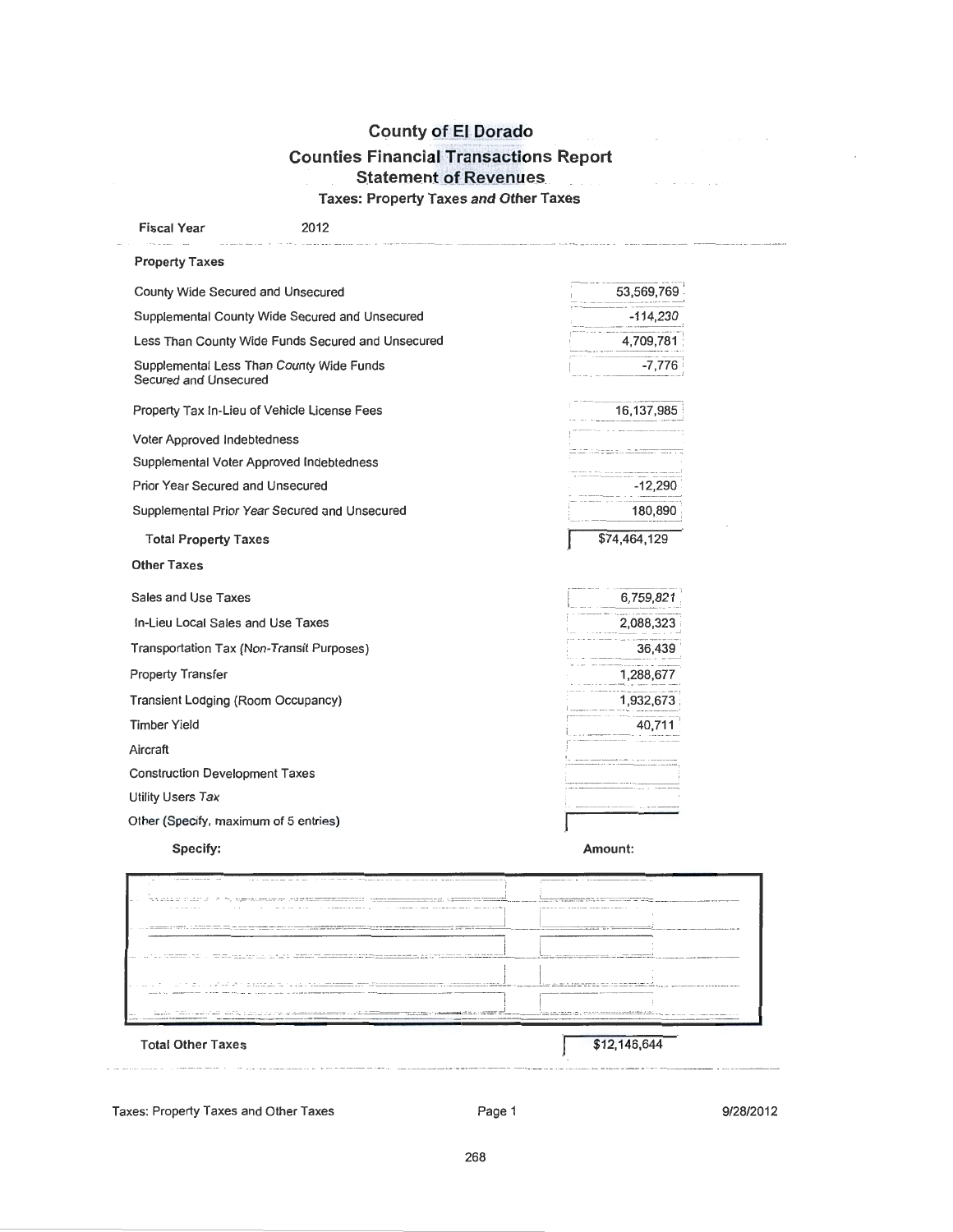### **Licenses, Permits and Franchises**

| <b>Fiscal Year</b>          | 2012                                                       |             |  |
|-----------------------------|------------------------------------------------------------|-------------|--|
| Animal Licenses             |                                                            | 289,046     |  |
| <b>Business Licenses</b>    |                                                            | 344,153     |  |
| <b>Construction Permits</b> |                                                            | 1,981,277   |  |
| Road Privileges and Permits |                                                            | 49,088      |  |
| <b>Zoning Permits</b>       |                                                            | 222,645     |  |
| Franchises                  |                                                            | 1.953.461   |  |
|                             | Other Licenses and Permits (Specify, maximum of 5 entries) | \$1,357,348 |  |
| Specify:                    |                                                            | Amount:     |  |

| Marriage License                                                                                                                                                            | 165.128                                                                                                                                                                                                                                                                               |
|-----------------------------------------------------------------------------------------------------------------------------------------------------------------------------|---------------------------------------------------------------------------------------------------------------------------------------------------------------------------------------------------------------------------------------------------------------------------------------|
| Underground storage                                                                                                                                                         | 134 318                                                                                                                                                                                                                                                                               |
| $\sim$ 5 $\mu$ and $\mu$ and $\mu$ and $\mu$ and $\mu$ and $\mu$ and $\mu$ and $\mu$ and $\mu$ and $\mu$ and $\mu$ and $\mu$<br>______<br>River, Pool, Water & Well permits | The A remainded when you can a court were a measurement of the<br>356.355                                                                                                                                                                                                             |
| Health, EIR, Food permits                                                                                                                                                   | <b>CONTINUES INTO A REPORT OF A REPORT OF A 44 YO F REPORT OF A 44 YO F REPORT OF A 44 YO F REPORT OF A 50 YO F REPORTED A 44 YO F REPORT OF A 44 YO F REPORT OF A 44 YO F REPORT OF A 44 YO F REPORT OF A 44 YO F REPORT OF A 4</b><br>of the first the second time a second company |
| <b>BREAK COMPANY</b><br>Alarm, Concealed weapons                                                                                                                            | The first between the construction of the problem<br>275.221                                                                                                                                                                                                                          |
| Total:                                                                                                                                                                      | \$1,357,348                                                                                                                                                                                                                                                                           |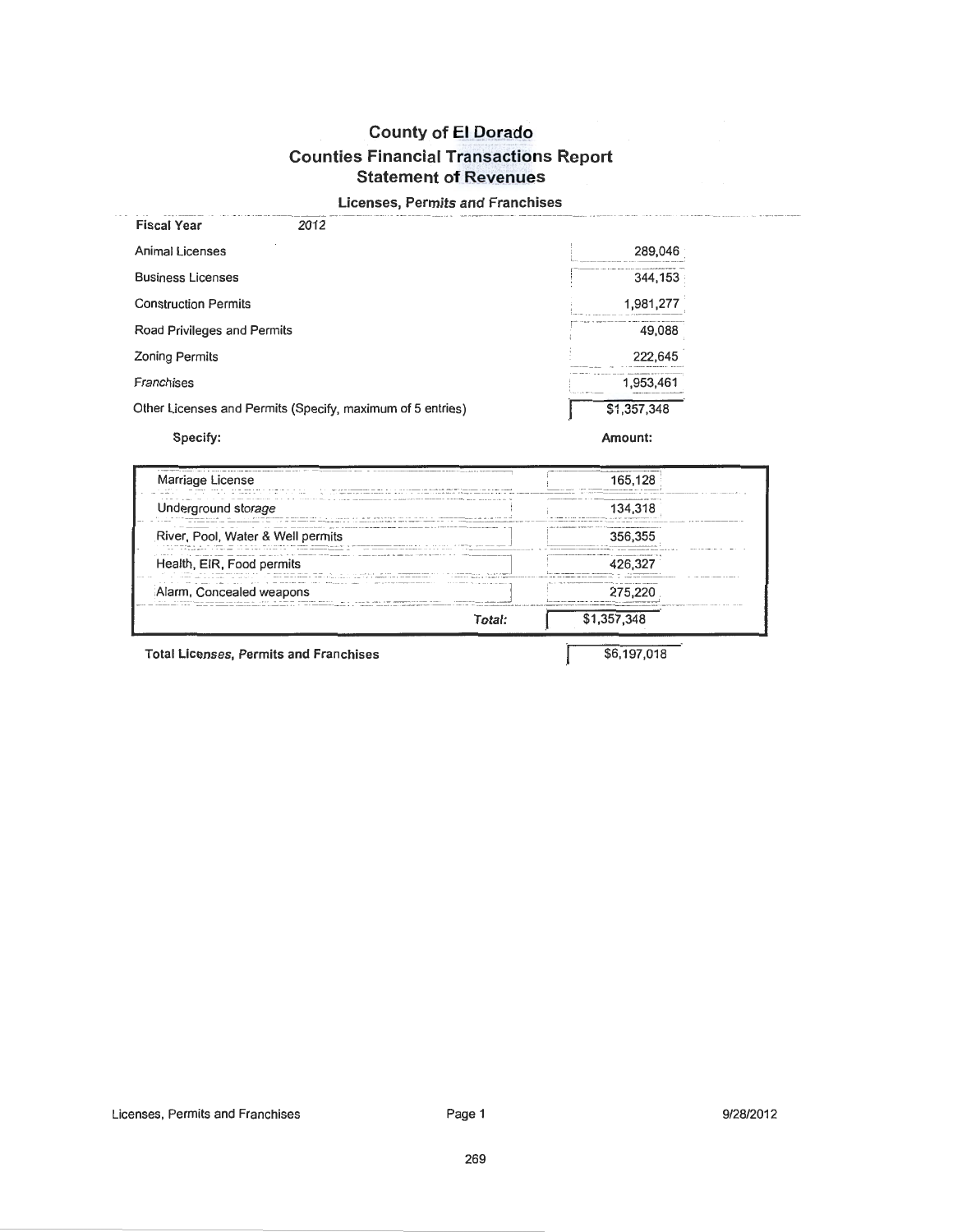## Fines, Forfeitures and Penalties

| 2012<br><b>Fiscal Year</b>                    |             |
|-----------------------------------------------|-------------|
| <b>Vehicle Code Fines</b>                     | 625,559     |
| <b>Other Court Fines</b>                      | 1,138,500   |
| <b>Forfeitures and Penalties</b>              | 782.623     |
| Penalties and Cost on Delinquent Taxes        | 3,154,266   |
| <b>Total Fines, Forfeitures and Penalties</b> | \$5,700,948 |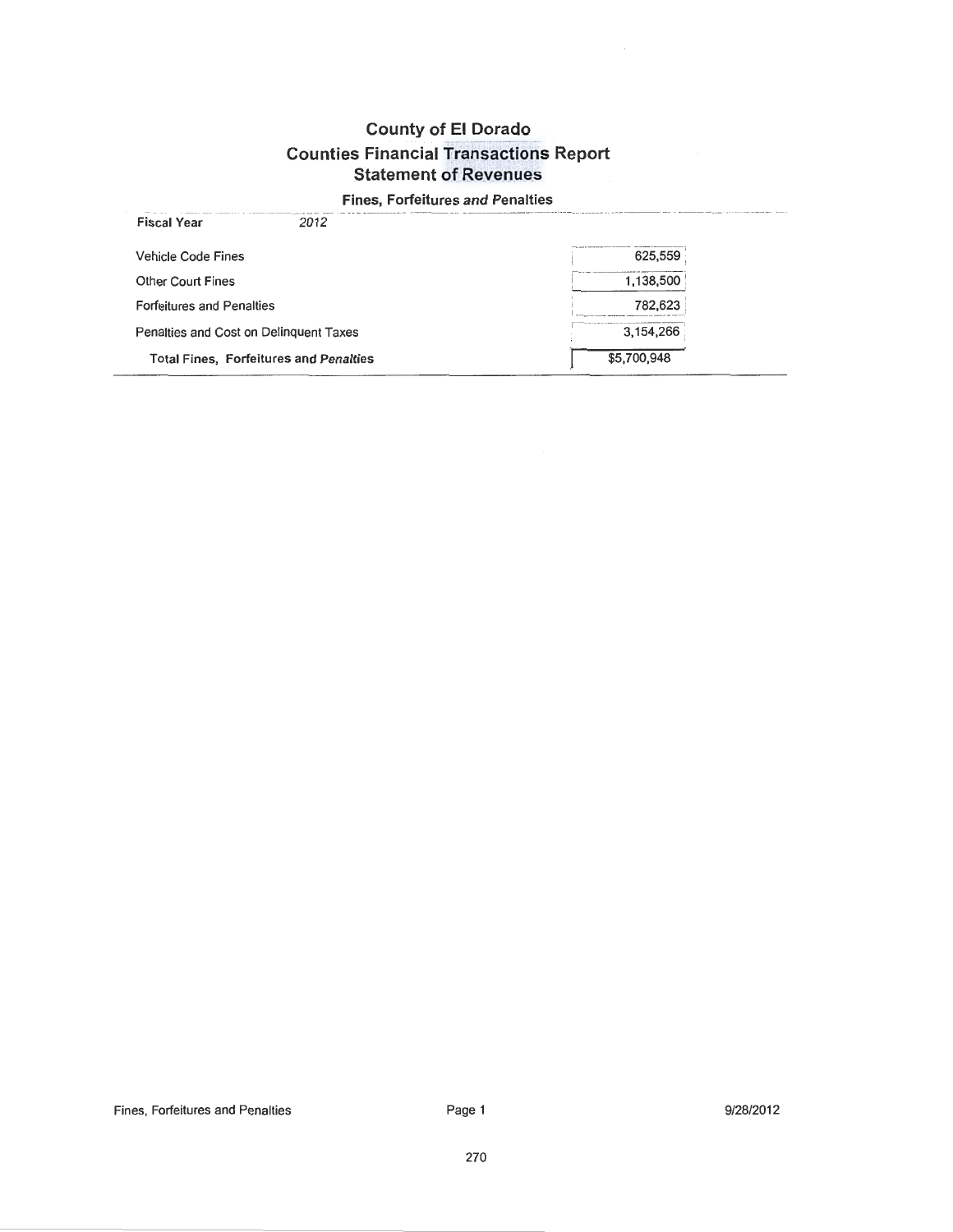# Revenue From the Use of Money and Property

| Rents and Concessions | 83,159 |
|-----------------------|--------|
| Royalties             |        |

Revenue From the Use of Money and Property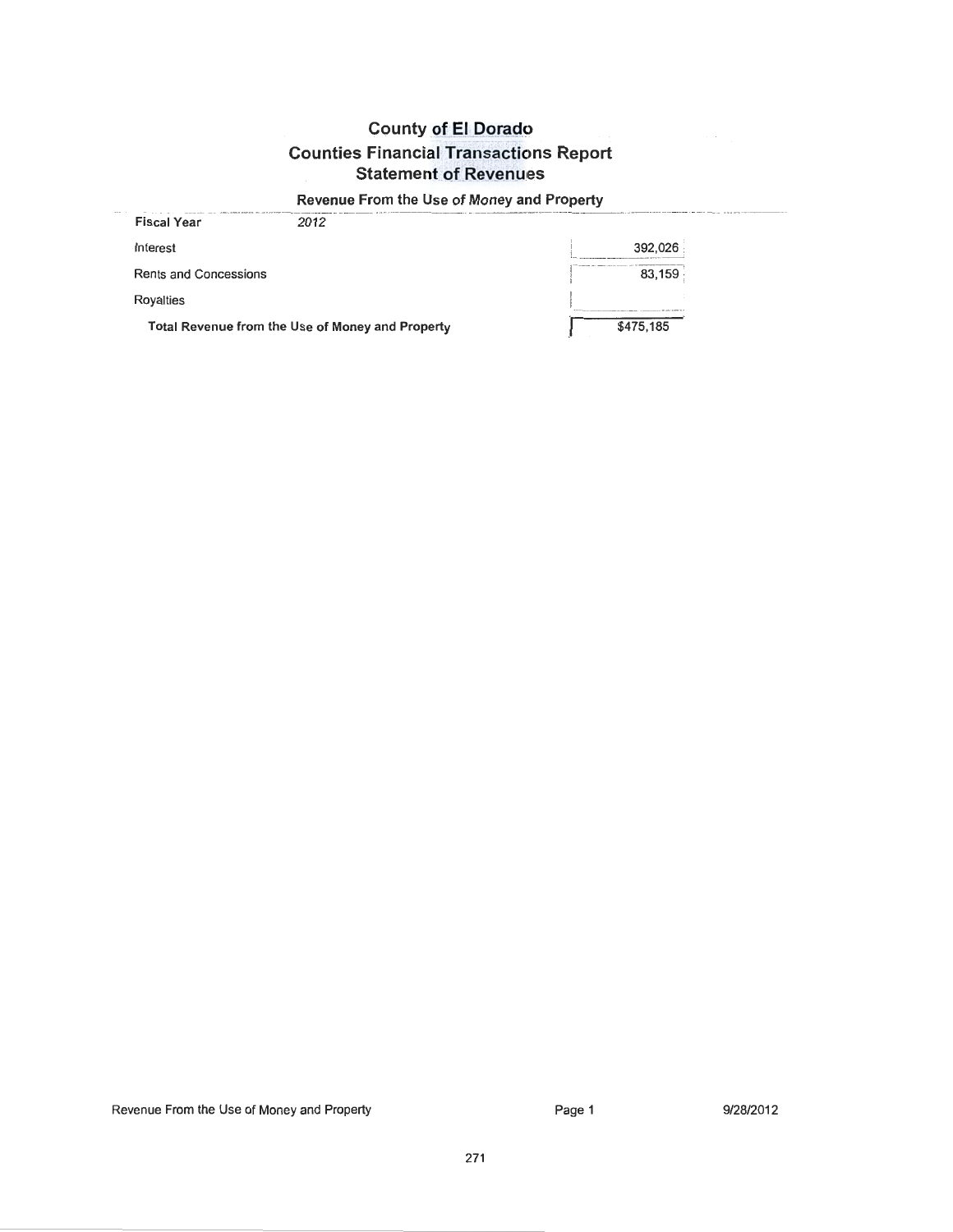# County of El Dorado

# **Counties Financial Transactions Report**

Statement of Revenues

Aid From Other Governmental Agencies - State

| <b>Fiscal Year</b><br>2012                                 |            |
|------------------------------------------------------------|------------|
| <b>State</b>                                               |            |
| <b>Highway Users Tax</b>                                   | 9,101,003  |
| Motor Vehicle In-Lieu Tax                                  |            |
| Realignment from the Vehicle License Fee (VLF) Fund        | 10,650,844 |
| Other State In-Lieu Taxes                                  |            |
| <b>Highway Property Rentals</b>                            |            |
| Public Assistance Administration (Include CALWORKS Admin.) | 4,902,520  |
| Public Assistance Programs (Include CALWORKS Program)      | 7,050,062  |
| <b>Realignment for Social Services</b>                     | 8,452,101  |
| Aid for Agriculture                                        | 685,591    |
| Aid for Construction                                       | 707,322    |
| Aid for Corrections                                        | 530,480    |
| Aid for County Fairs                                       |            |
| Aid for Disaster                                           | 75,000     |
| Homeowners' Property Tax Relief                            | 670,461    |
| Open Space Tax Relief                                      |            |
| SB 90 Mandated Costs                                       | 517,435    |
| Off Highway Motor Vehicle License Fee                      | 116,803    |
| Roads                                                      | 17,145,139 |
| Child Care Food/Special Milk Program                       |            |
| Peace Officers Standards and Training                      | 47,451     |
| <b>Public Defender</b>                                     |            |
| Tobacco Tax - AB 75 / Prop. 99                             | 119,782    |
| Public Safety Fund - Realignment (Prop.172)                | 8,251,851  |
| <b>Health Programs</b>                                     |            |
| Aid for Mental Health                                      | 2,771,407  |
| Realignment for Mental Health                              | 3,038,260  |
| Medically Indigent Adult (MIA)                             |            |
| Alcohol and Drug Abuse                                     | 92,625     |
| Realignment for Health Services                            | 1,649,375  |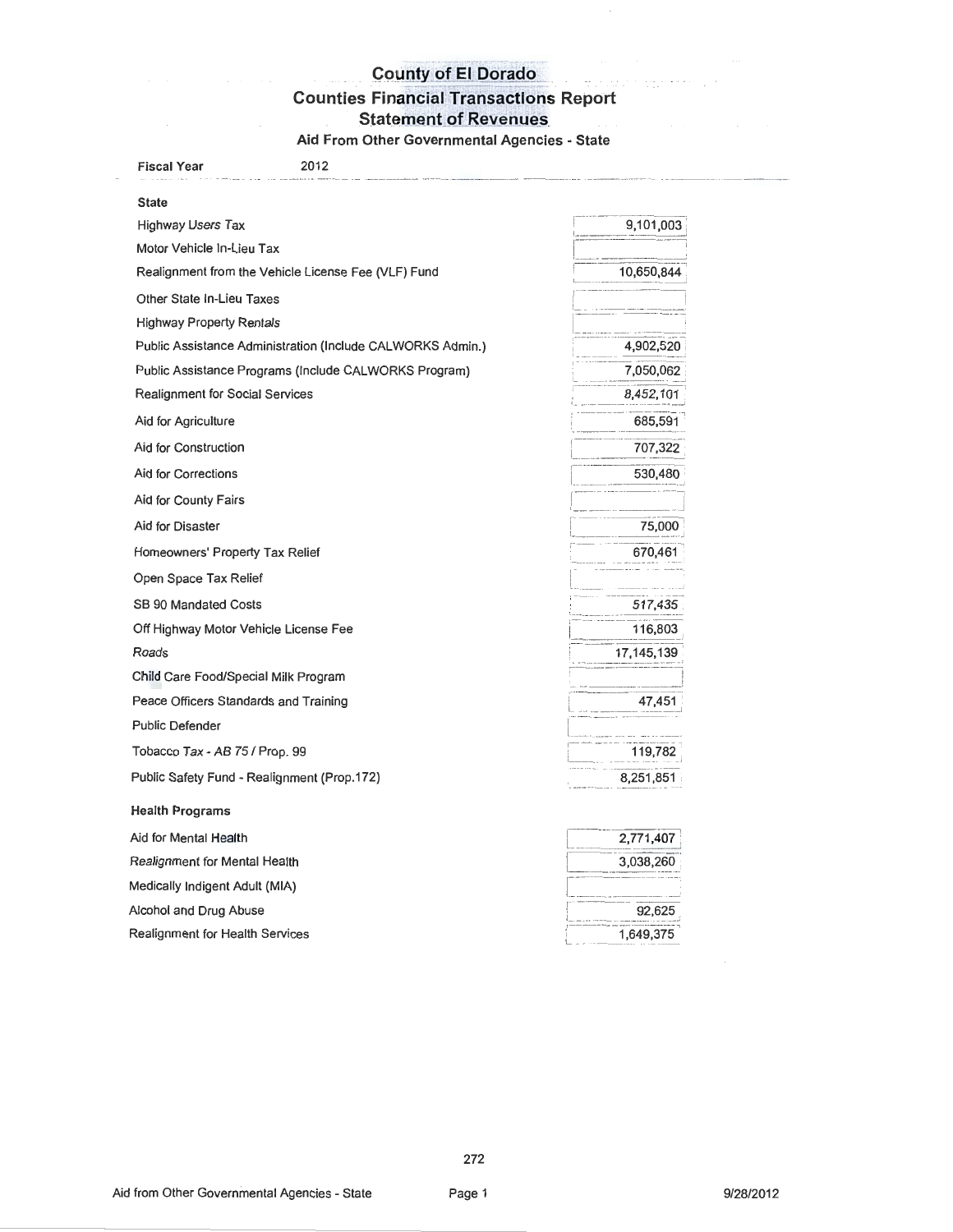#### **County of El Dorado**  $\mathcal{L}(\mathbf{r}^{\prime},\mathbf{r}^{\prime})$ **Counties Financial Transactions Report Statement of Revenues**

Aid From Other Governmental Agencies - State

| <b>Fiscal Year</b>                                   | 2012   |             |
|------------------------------------------------------|--------|-------------|
| Other Aid for Health (Specify, maximum of 5 entries) |        | \$4,937,164 |
| Specify:                                             |        | Amount:     |
| Child Health Disability                              |        | 688,909     |
| <b>Family Planning</b>                               |        | 4,248,255   |
|                                                      | Total: | \$4,937,164 |

| Supplemental Law Enforcement Services Fund (SLESF/COPS) | 1,005,237   |
|---------------------------------------------------------|-------------|
| Office of Criminal Justice Planning (OCJP)              |             |
| Library                                                 |             |
| Stabilization                                           |             |
| <b>Veterans Affairs Programs</b>                        | 38,091      |
| <b>Sheriff Boating Safety</b>                           | 369,973     |
| Victim Witness Programs                                 | 252,283     |
| DA Programs - Family/Child/Child Support Incentive      | 1,586,375   |
| Civil Defense                                           |             |
| Aging Programs                                          | 174,246     |
| Law Enforcement                                         | 375,344     |
| Other State (Specify, maximum of 10 entries)            | \$3,546,161 |
|                                                         |             |

| Specify:                         | Amount:               |
|----------------------------------|-----------------------|
| State Fingerprint Identification | 146,845               |
| State Workers Comp/Auto Fraud    | 765,325               |
| <b>State Other</b>               | 1,484,868             |
| First 5                          | 245,570               |
| OHV grant                        | 38,261                |
| <b>CAL/MMET</b>                  | 346,257               |
| LEAP AB443                       | 519,035               |
|                                  | \$3,546,161<br>Total: |
| <b>Total State</b>               | \$88,861,057          |

 $\overline{\phantom{a}}$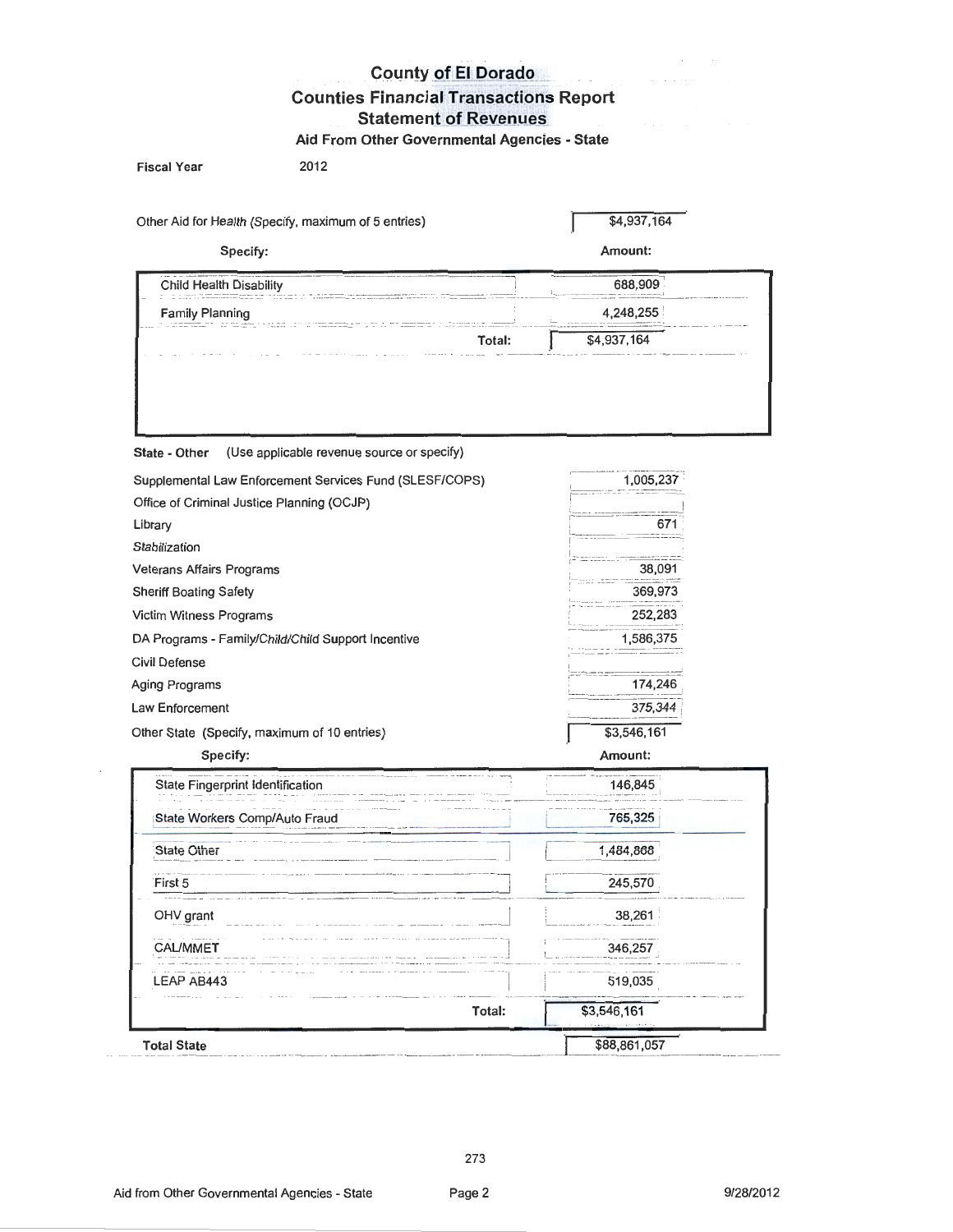# Lounty of El Dorado<br>Counties Financial Transactions Report

Statement of Revenues<br>
Statement of Revenues

Aid From Other Governmental Agencies - Federal

| <b>Fiscal Year</b><br>2012                                 |             |
|------------------------------------------------------------|-------------|
| Federal                                                    |             |
| <b>Public Assistance Administration</b>                    | 8,444,521   |
| <b>Public Assistance Programs</b>                          | 18,568,045  |
| <b>Health Administration</b>                               | 198,782     |
| Aid for Construction                                       | 637,989     |
| Aid for Disaster                                           | 40,031      |
| <b>Forest Reserve Revenue</b>                              | 1,197,891   |
| In-Lieu Taxes                                              | 189,175     |
| Federal - Other (Use applicable revenue source or specify) |             |
| Workforce Investment Act (WIA)                             | 1,026,600   |
| <b>Community Development Block Grant</b>                   | 254,150     |
| <b>Health Grants</b>                                       | 2,083,280   |
| Citizens Option for Public Safety (COPS)                   |             |
| Office of Criminal Justice Planning (OCJP)                 |             |
| DEA Programs/Drug and Alcohol Programs                     | 525,875     |
| DA Programs - Family/Child                                 | 3,348,297   |
| Grazing                                                    | 76          |
| Aging Programs                                             | 887,738     |
| Senior Citizens Programs                                   |             |
| Road Projects                                              | 6,823,154   |
| Law Enforcement                                            | 1,024,437   |
| Other Federal (Specify, maximum of 10 entries)             | \$1,630,761 |
| Specify:                                                   | Amount:     |
| US Forest Service                                          | 1,342,697   |
| <b>HAVA</b>                                                | 90,832      |
| Federal Olher                                              | 197,232     |
|                                                            | \$1,630,761 |

Total Federal

r--·- \$46.880.802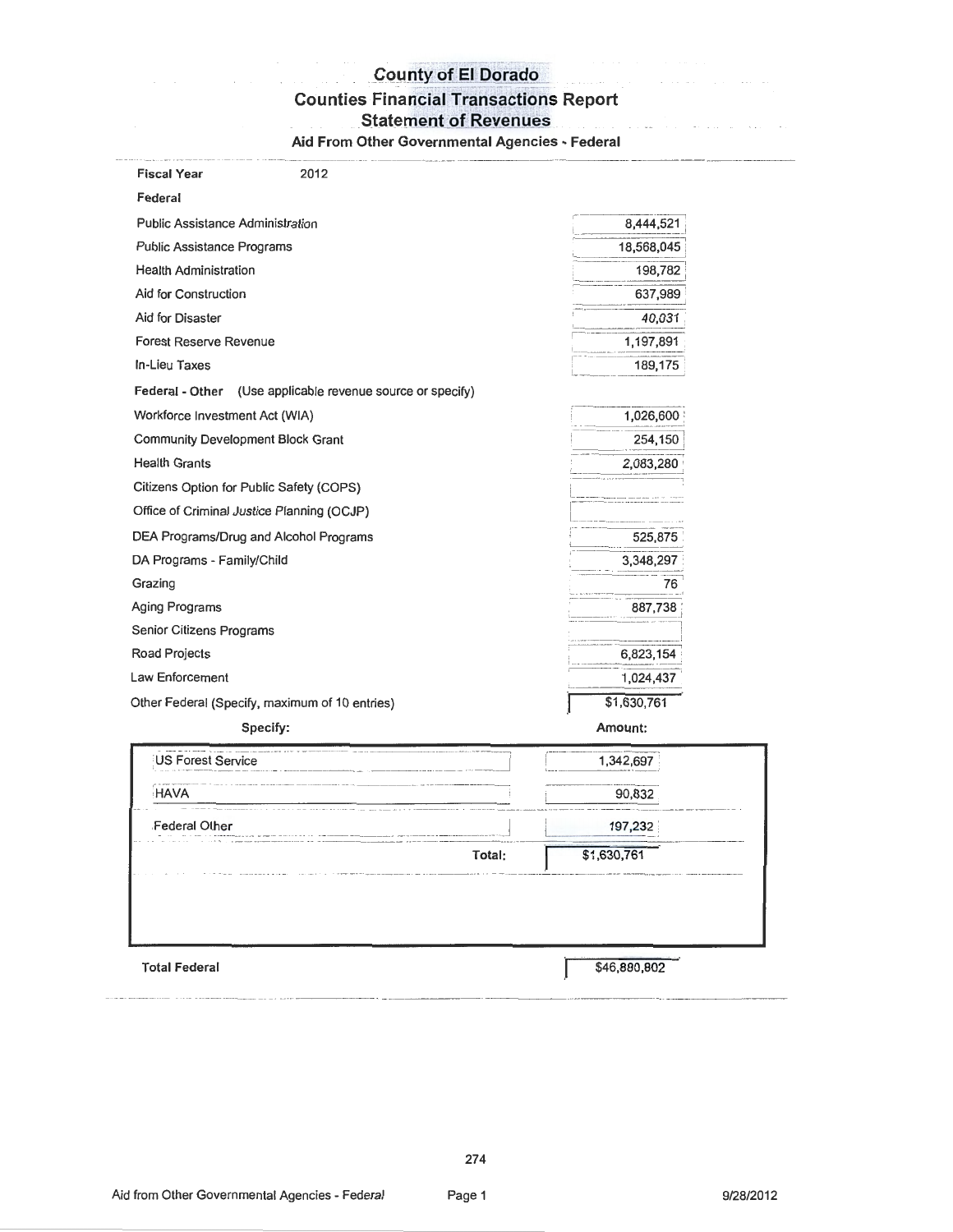| Other In-Lieu Taxes and Other Governmental Agencies |  |
|-----------------------------------------------------|--|
|-----------------------------------------------------|--|

| <b>Fiscal Year</b><br>2012                                                       |             |
|----------------------------------------------------------------------------------|-------------|
| <b>Other In-Lieu Taxes</b>                                                       |             |
| Other: In-Lieu Taxes (Specify, maximum of 5 entries)                             |             |
| Specify:                                                                         | Amount:     |
|                                                                                  |             |
|                                                                                  |             |
|                                                                                  |             |
|                                                                                  |             |
|                                                                                  |             |
|                                                                                  |             |
|                                                                                  |             |
| <b>Other Governmental Agencies</b><br>(Use applicable revenue source or specify) |             |
|                                                                                  |             |
| City/County                                                                      | 2,167,622   |
| Redevelopment/Housing                                                            |             |
| Special Districts/Joint Power Authority (JPA)                                    | 96,717      |
| Other: Governmental Agencies (Specify, maximum of 5 entries)                     | \$8,582,272 |
| Specify:                                                                         | Amount:     |
| Shingle Springs Rancheria                                                        | 8,582,272   |
| Total:                                                                           | \$8,582,272 |
|                                                                                  |             |
|                                                                                  |             |
|                                                                                  |             |
|                                                                                  |             |

Total Other In-Lieu Taxes and Other Governmental Agencies

\$10,846,611

I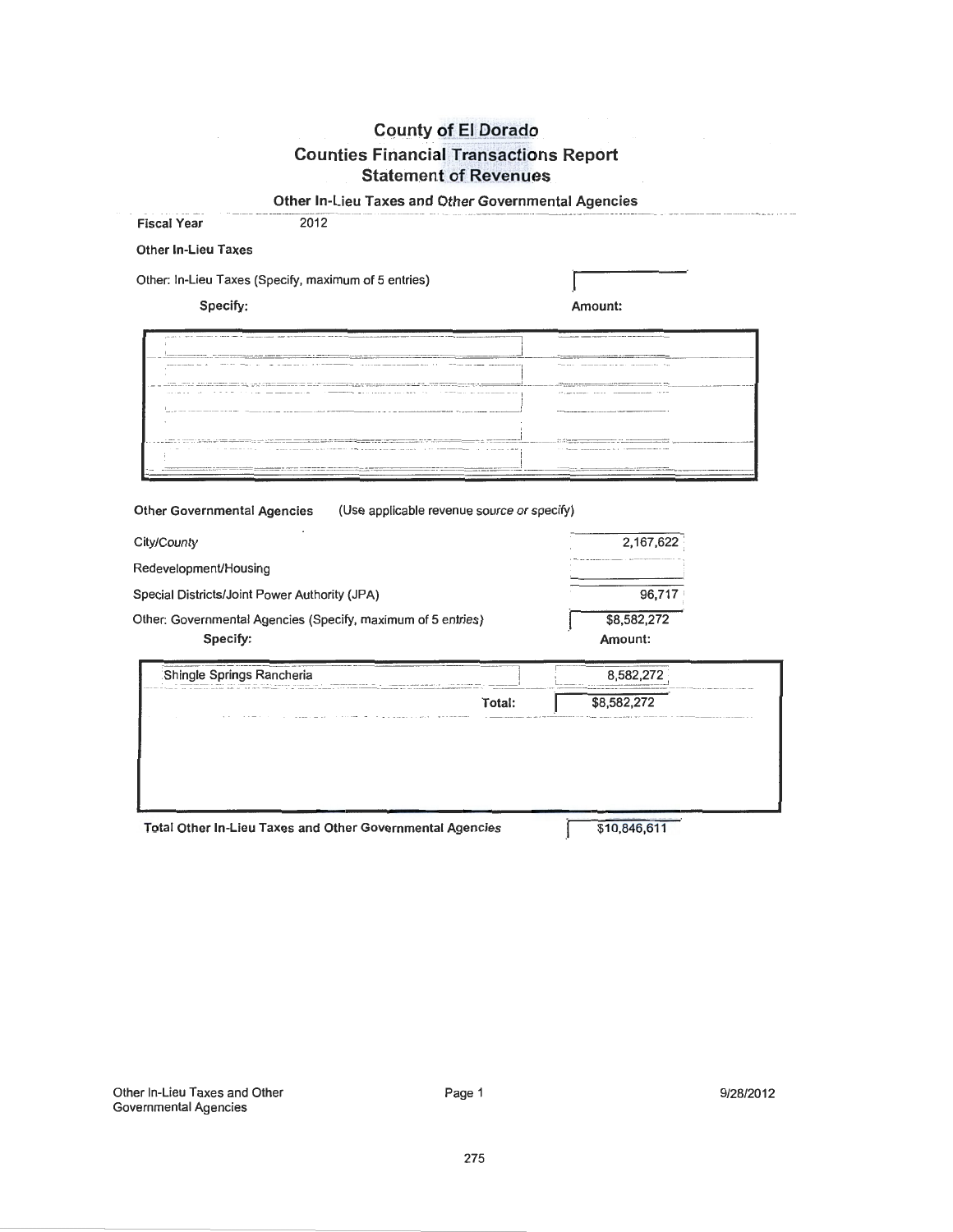# **County of El Dorado Counties Financial Transactions Report Statement of Revenues** Charges for Current Services

| <b>Fiscal Year</b>                      | 2012                                        |                                             |             |
|-----------------------------------------|---------------------------------------------|---------------------------------------------|-------------|
|                                         | Assessments and Tax Collection Fees         |                                             | 906,187     |
|                                         | <b>Property Tax Administrative Fees</b>     |                                             | \$2,181,296 |
| <b>Cities</b>                           |                                             |                                             | 265,690     |
|                                         | Redevelopment Agencies                      |                                             | 148,902     |
|                                         | <b>Special Districts</b>                    |                                             | 1,766,704   |
| Auditing and Accounting Fees            |                                             |                                             | 731,104     |
| <b>Communication Services</b>           |                                             |                                             | 7,766       |
| <b>Election Services</b>                |                                             |                                             | 152,553     |
| Legal Services                          |                                             |                                             | 690,937     |
|                                         | Planning and Engineering Services           |                                             | 1,116,249   |
| <b>Agricultural Services</b>            |                                             |                                             | 11,827      |
| <b>Civil Process Services</b>           |                                             |                                             | 114,648     |
| Court Fees and Costs                    |                                             |                                             | 1,396,211   |
| <b>Booking Fees</b>                     |                                             |                                             | 103,342     |
| <b>Estate Fees</b>                      |                                             |                                             | 145,689     |
| <b>Humane Services</b>                  |                                             |                                             | 242,737     |
| Law Enforcement Services                |                                             |                                             | 507,229     |
| <b>Recording Fees</b>                   |                                             |                                             | 1,906,927   |
| Road and Street Services                |                                             |                                             | 4,751,828   |
| <b>Health Fees</b>                      |                                             |                                             | 219,082     |
| <b>Mental Health Services</b>           |                                             |                                             | 773,255     |
| California Children's Services          |                                             |                                             |             |
| <b>Sanitation Services</b>              |                                             |                                             | 178,651     |
| Institutional Care and Services         |                                             |                                             | 607,830     |
| Library Services                        |                                             |                                             | 254,450     |
| Park and Recreation Fees                |                                             |                                             | 81,490      |
|                                         | <b>Charges for Current Services - Other</b> | (Use applicable revenue sources or specify) |             |
| <b>Personnel Services</b>               |                                             |                                             |             |
| <b>Building Maintenance and Grounds</b> |                                             |                                             |             |

Administrative Services

Charges for Current Services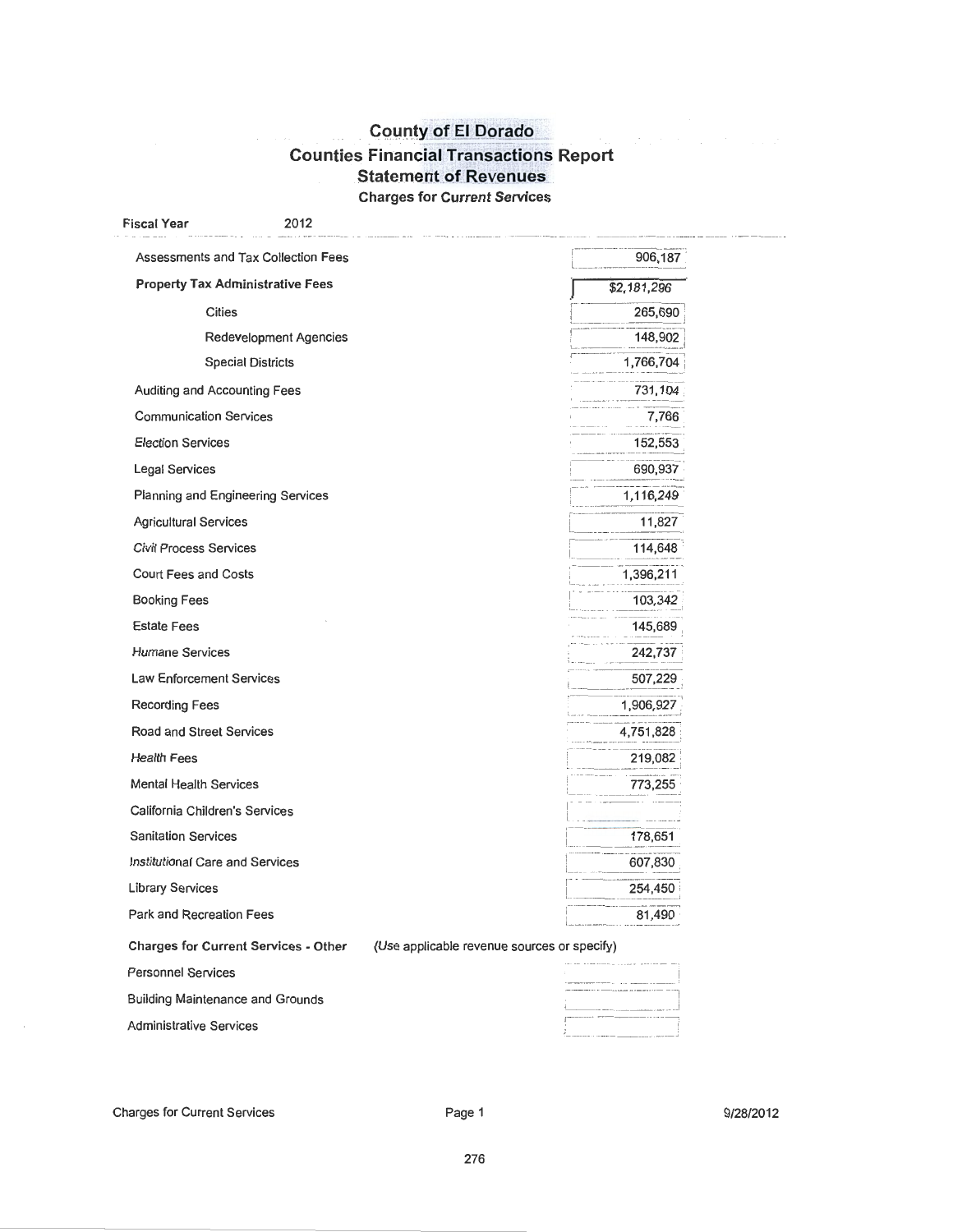## **County of El Dorado** Counties Financial Transactions Report **Statement of Revenues** Charges for Current Services

Other (Specify, maximum of 10 entries) \$2,874,577 Specify: Amount: **Example 294,752** Senior Nutrition Services 294,752 Board Governed Special Districts 938,949 I - - Enterprise/Internal Service Funds **Interprise** 1 532,185  $\sim$   $-$  -  $\sim$   $\sim$   $\sim$   $\sim$   $\sim$ Adult Day Care 293,488 **Copy fees** 10,904 **I Miscellaneous** 347,690 TRPA 456,609 Total:  $\sqrt{32,874,577}$ 

Total Charges for Current Services  $$19,955,865$ 

Fiscal Year 2012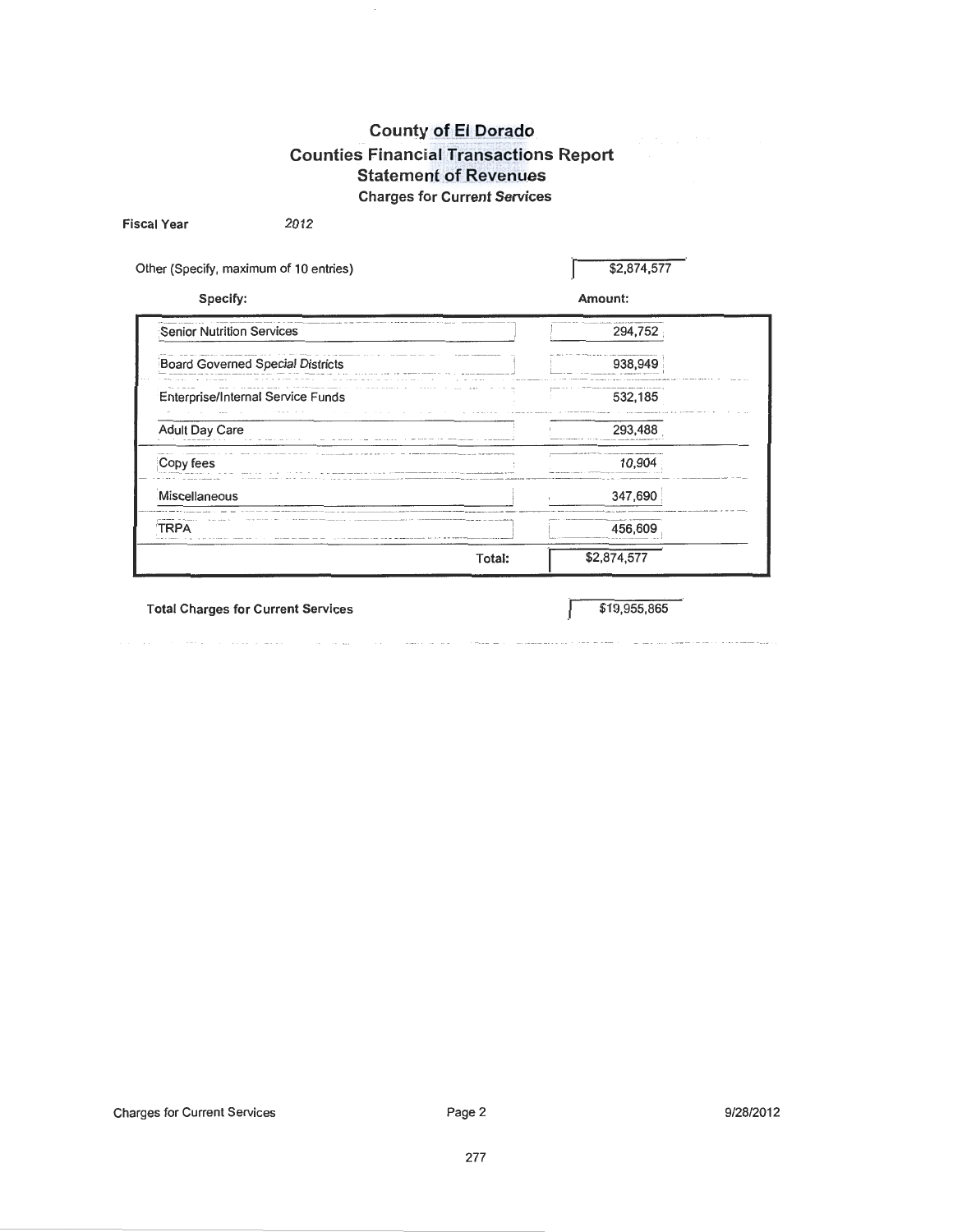Miscellaneous Revenues Fiscal Year 2012 Miscellaneous Revenues (Use applicable revenue source or specify) Other Sales 447,151 Tobacco Settlement 1,609,121 Welfare Repayments 14,621 Cancelled Warrants Other Miscellaneous (Specify, maximum of 10 entries) \$3,467,956 Specify: Amount: 219,678 Donations c= 77,541 Miscellaneous refunds other Miscellaneous **and the set of the Miscellaneous contact the miscellaneous contact the set of the set of the set of the set of the set of the set of the set of the set of the set of the set of the set of the set o** Meyers Landfill 1,798,767 Total: \$3,467,956 Total Miscellaneous Revenue **\$5,538,849**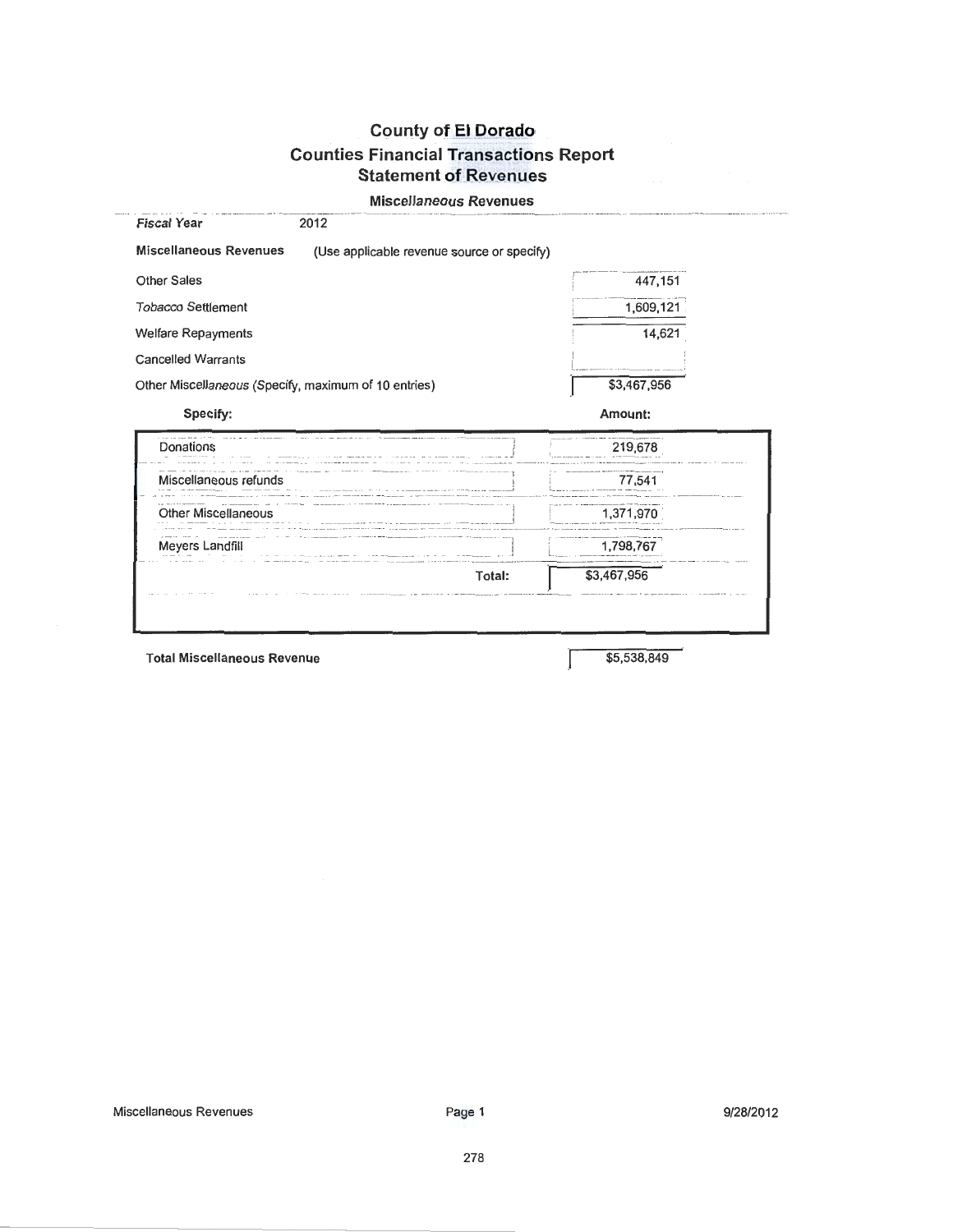## **Other Financing Sources**

| <b>Fiscal Year</b>                   | 2012 |                                                                                 |
|--------------------------------------|------|---------------------------------------------------------------------------------|
| Sale of Fixed Assets                 |      | ____________                                                                    |
| Proceeds from the Sale of Bonds      |      | At we will enjoy to the control of the season and company to the control of the |
| Other Long-Term Debt Proceeds        |      | ______________                                                                  |
| <b>Total Other Financing Sources</b> |      | \$52,070                                                                        |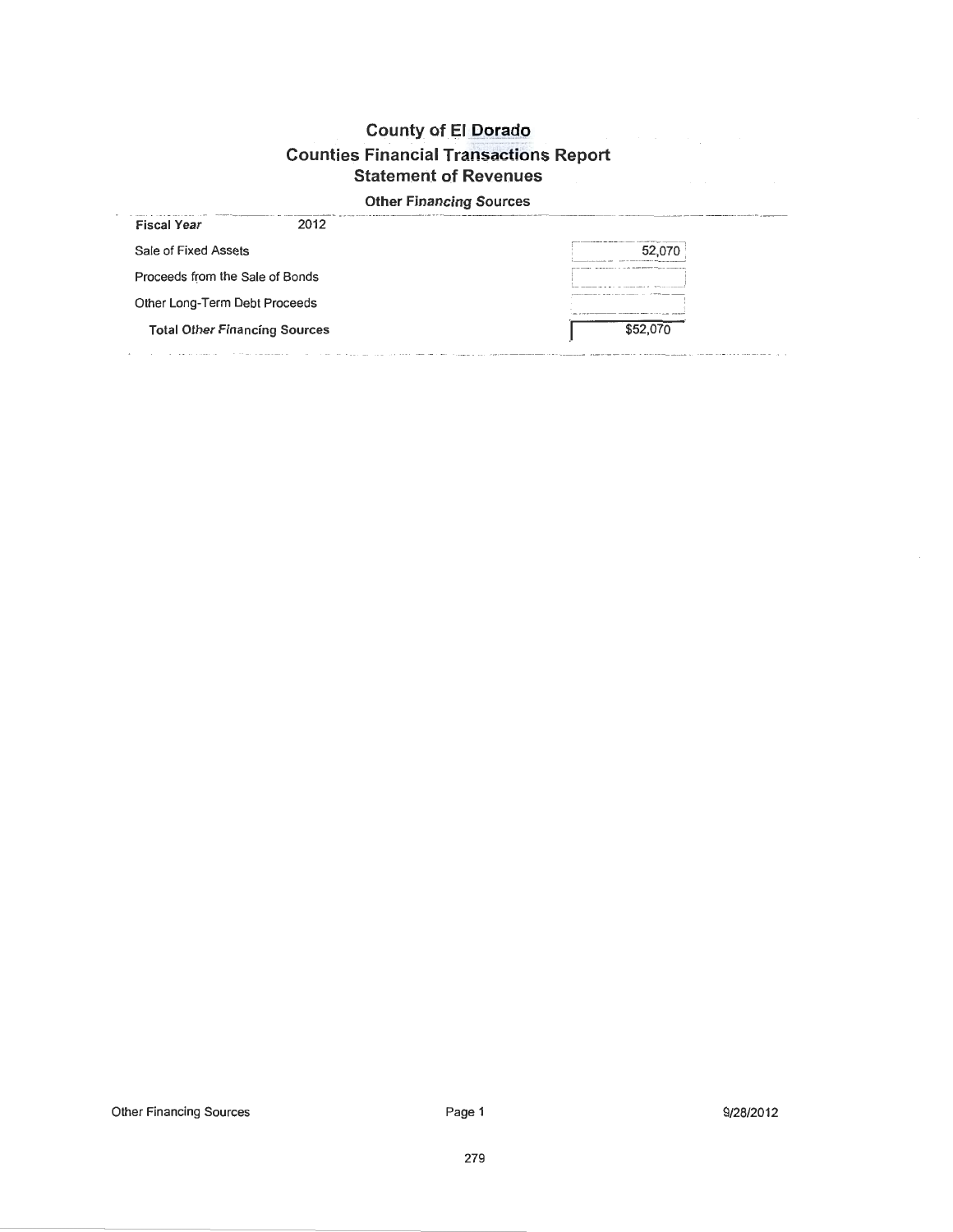General

| <b>Fiscal Year</b><br>2012                  | Operating<br><b>Expenditures</b> | <b>Capital Outlay</b> | Total       |
|---------------------------------------------|----------------------------------|-----------------------|-------------|
| Legislative and Administrative              | A                                | в                     |             |
| Board of Supervisors                        | 1,398,685                        |                       |             |
| Clerk of the Board                          |                                  |                       |             |
| <b>Administrative Officer</b>               | 1,748,412                        | 14,196                |             |
| <b>Council of Governments</b>               |                                  |                       |             |
| Other                                       |                                  |                       |             |
| <b>Total Legislative and Administrative</b> | \$3,147,097                      | \$14,196              | \$3,161,293 |
| Finance                                     |                                  |                       |             |
| Auditor - Controller                        | 2,718,877                        | 5,753                 |             |
| Treasurer - Tax Collector                   | 2,496,395                        | 27,019                |             |
| Assessor                                    | 3,233,455                        |                       |             |
| <b>Purchasing Agent</b>                     | 352,246                          |                       |             |
| Other                                       | 516,724                          |                       |             |
| <b>Total Finance</b>                        | \$9,317,697                      | \$32,772              | \$9,350,469 |
| Counsel                                     |                                  |                       |             |
| <b>County Counsel</b>                       | 2,399,352                        |                       |             |
| District Attorney (Legal Advice)            |                                  |                       |             |
| Other                                       |                                  |                       |             |
| <b>Total Counsel</b>                        | \$2,399,352                      | \$0                   | \$2,399,352 |
| Personnel                                   | 661,020                          |                       | \$661,020   |
| Elections                                   | 1,266,239                        | 45,333                | \$1,312,572 |
| Communications                              | 3,189,531                        | 52,056                | \$3,241,587 |
| <b>Property Management</b>                  | 4,279,595                        |                       | \$4,270,505 |
| <b>Plant Acquisition</b>                    |                                  |                       |             |
| Jails                                       | 1,378                            | 216,993               |             |
| Courts                                      | 13,757                           |                       |             |
| Other                                       | 177,703                          | 1,130,616             |             |
| <b>Total Plant Acquisition</b>              | \$192,838                        | \$1,347,609           | \$1,540,447 |
| Promotion                                   | 696,921                          |                       | \$696,921   |
| Other General                               | 4,528,027                        | 294,595               | \$4,822,622 |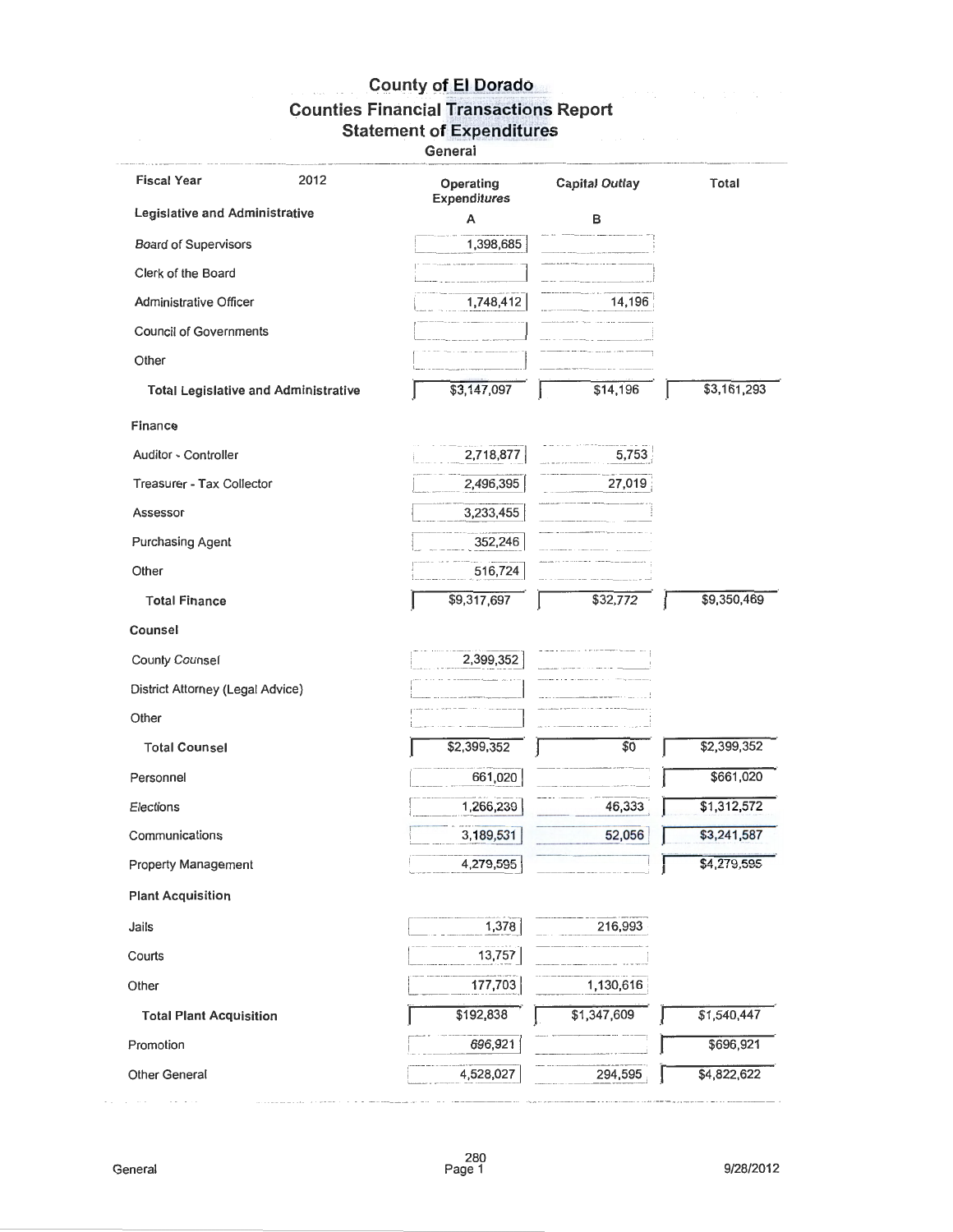# ounty of El Dorado **Counties Financial Transactions Report** Statement of Expenditures Public Protection

| <b>Fiscal Year</b>                               | 2012                                        |                                  |                       |              |
|--------------------------------------------------|---------------------------------------------|----------------------------------|-----------------------|--------------|
|                                                  |                                             | Operating<br><b>Expenditures</b> | <b>Capital Outlay</b> | <b>Total</b> |
| Judicial                                         |                                             | A                                | в                     |              |
| Trial Court Maintenance of Effort (MOE)          | (GC 77201.1 - Remitted to the State)        | 732,608                          |                       |              |
| Fifty Percent Excess Revenue Calculation         | (GC 77205 - Remitted to the State)          | 253,519                          |                       |              |
| Other Trial Court<br>and MOE Penalties GC 68065) | (Include Non-Rule 810-Facility Related      | 4,047,287                        |                       |              |
| <b>County Clerk</b>                              |                                             |                                  |                       |              |
| Grand Jury (Including Audit)                     |                                             | 183,039                          |                       |              |
| District Attorney - Prosecution                  |                                             | 7,480,435                        | 32,876                |              |
| District Attorney - Family Support               |                                             | 4,952,481                        | 25,976                |              |
| <b>Public Defender</b>                           |                                             | 2,790,472                        |                       |              |
| <b>Court Appointed Counsel</b>                   |                                             |                                  |                       |              |
| Other                                            |                                             |                                  |                       |              |
| <b>Total Judicial</b>                            |                                             | \$20,439,841                     | \$58,852              | \$20,498,693 |
| <b>Police Protection</b>                         |                                             | 29,910,185                       | 386,436               | \$30,296,621 |
| <b>Detention and Correction</b>                  |                                             |                                  |                       |              |
| <b>Adult Detention</b>                           |                                             | 12,025,974                       | 52,689                |              |
| Juvenile Detention                               |                                             | 5,018,184                        | 5,658                 |              |
| Probation                                        |                                             | 6,669,724                        | 2,946                 |              |
| <b>Total Detention and Correction</b>            |                                             | \$23,713,882                     | \$65,293              | \$22,779,175 |
| <b>Fire Protection</b>                           |                                             |                                  |                       | \$0          |
|                                                  | Flood Control - Soil and Water Conservation | 2,198,693                        |                       | \$2,198,693  |
| <b>Protective Inspection</b>                     |                                             |                                  |                       |              |
| Agricultural Commissioner                        |                                             | 1,317,942                        |                       |              |
| <b>Building Inspector</b>                        |                                             | 3,874,891                        |                       |              |
| Livestock Inspector                              |                                             |                                  |                       |              |
| <b>Public Protection</b>                         |                                             | Page 1                           |                       | 9/28/2012    |

 $\bar{z}$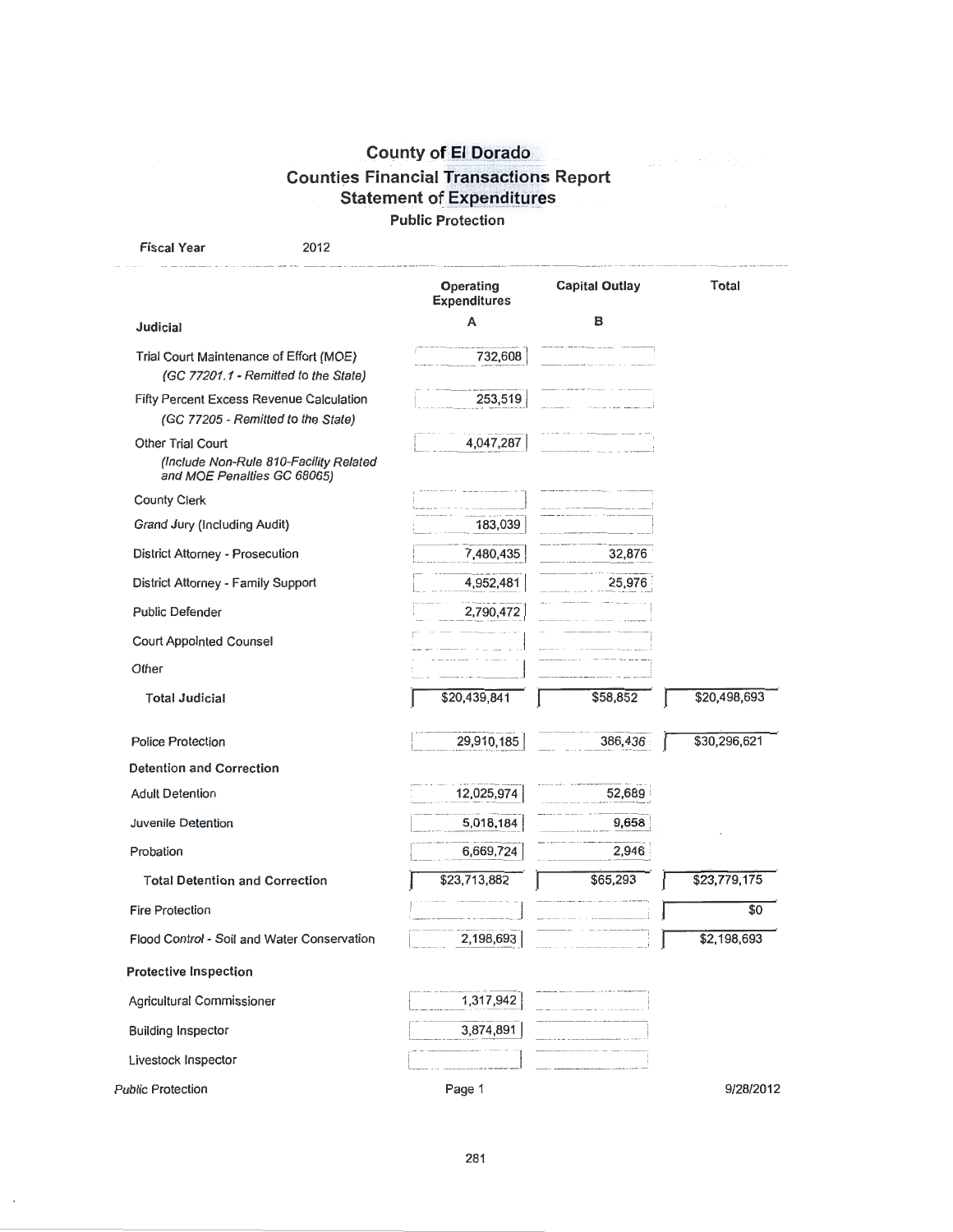| <b>Fiscal Year</b>                 | 2012 |              |          |              |
|------------------------------------|------|--------------|----------|--------------|
| Sealer of Weights and Measures     |      |              |          |              |
| <b>Total Protective Inspection</b> |      | \$5,192,833  | \$0      | \$5,192,833  |
| <b>Other Protection</b>            |      |              |          |              |
| LAFCO                              |      |              |          |              |
| Recorder                           |      | 1,356,224    |          |              |
| Coroner                            |      | 1,006,635    |          |              |
| <b>Emergency Services</b>          |      | 530,435      | 7,601    |              |
| Planning and Zoning                |      | 1,143,698    |          |              |
| Pound                              |      | 1,712,772    | 4,964    |              |
| Other                              |      | 7,831,397    |          |              |
| <b>Total Other Protection</b>      |      | \$13,581,161 | \$12,565 | \$13,593,726 |

 $\sim$   $\star$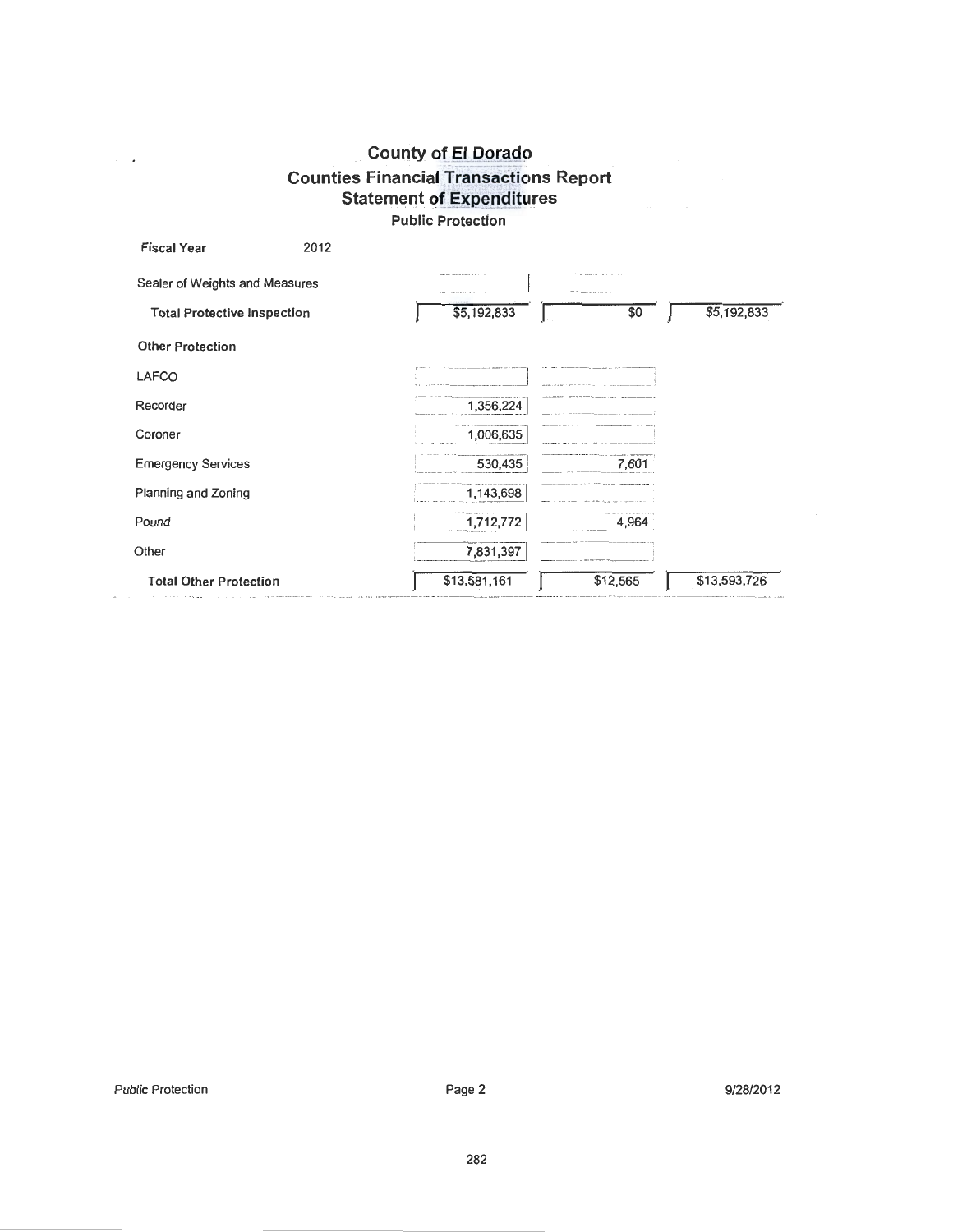#### Public Ways and Facilities

| 2012                            |                                  |                       |              |
|---------------------------------|----------------------------------|-----------------------|--------------|
|                                 | Operating<br><b>Expenditures</b> | <b>Capital Outlay</b> | Total        |
|                                 | А                                | в                     |              |
|                                 | 48,414,642                       | 1,815,567             | \$50,230,209 |
| <b>Transportation Terminals</b> |                                  |                       | \$0          |
| <b>Transportation Systems</b>   |                                  |                       | \$0          |
|                                 |                                  |                       | \$0          |
|                                 |                                  |                       |              |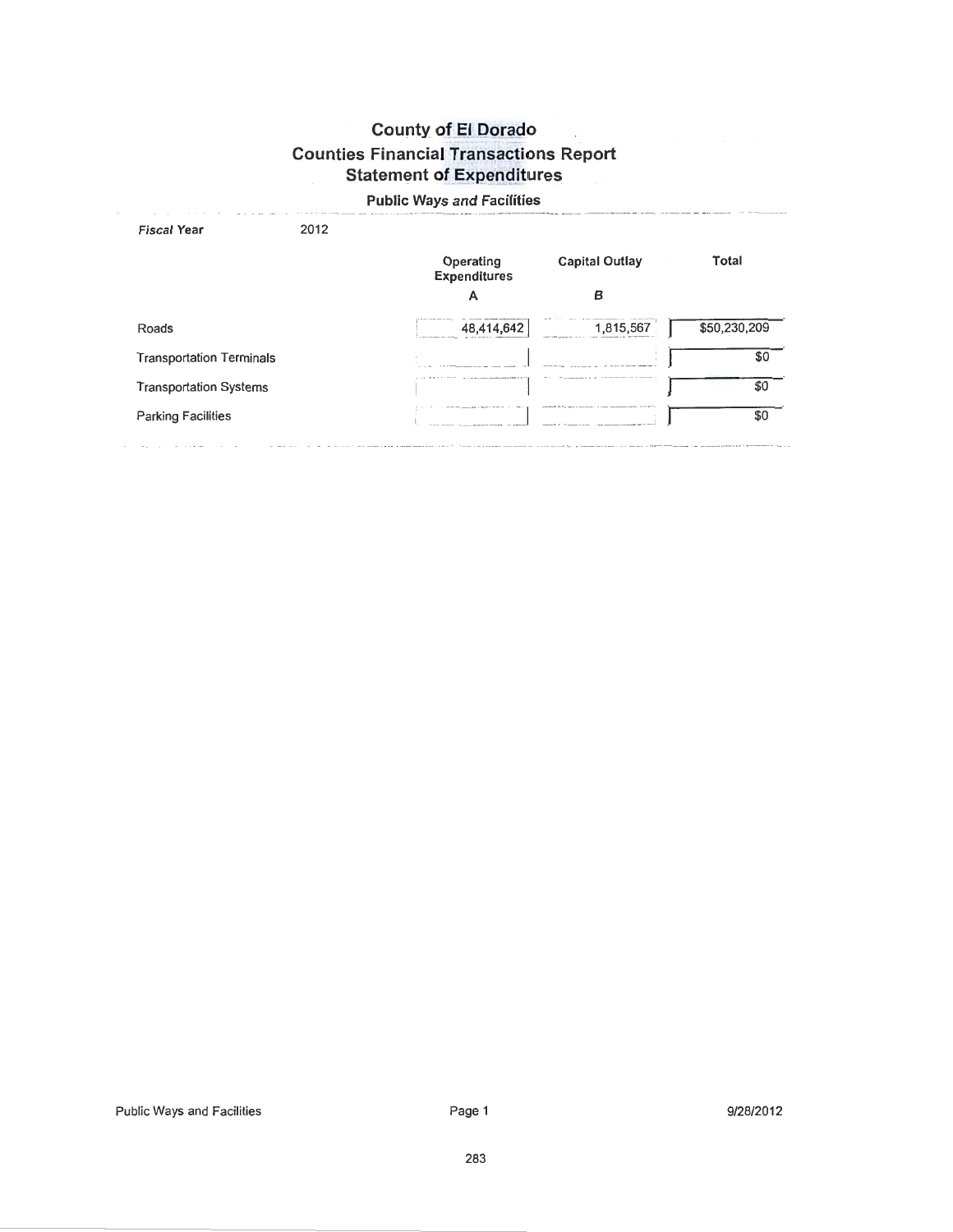$\label{eq:2.1} \left\langle \left\langle \hat{r} \right\rangle \right\rangle = \left\langle \hat{r} \right\rangle \hat{m} = \left\langle \left\langle \hat{r} \right\rangle \right\rangle \hat{r}$ 

Health

| 2012<br><b>Fiscal Year</b>      |                                  |                       |              |
|---------------------------------|----------------------------------|-----------------------|--------------|
|                                 | Operating<br><b>Expenditures</b> | <b>Capital Outlay</b> | Total        |
|                                 | А                                | в                     |              |
| <b>Public Health</b>            | 13,215,389                       | 1,852                 | \$13,217,241 |
| <b>Medical Care</b>             |                                  |                       | \$0          |
| <b>Mental Health</b>            | 14,409,583                       | 18.739                | \$14,428,322 |
| Drug and Alcohol Abuse Services | 1.540.907                        |                       | \$1,540,907  |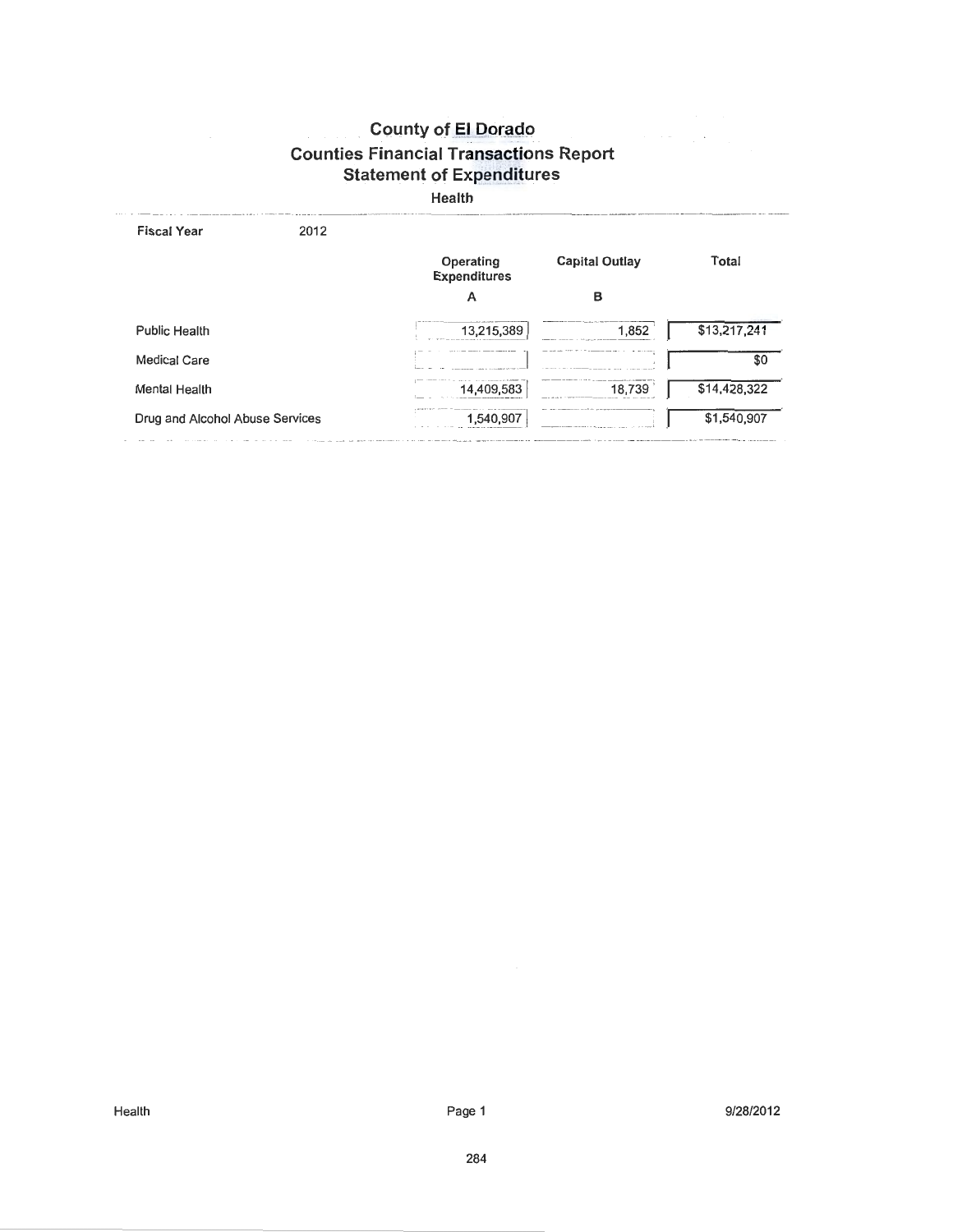$\ddot{\phantom{a}}$ 

 $\mathcal{L}(\mathbf{x})$  ,  $\mathcal{L}(\mathbf{x})$  ,

| <b>Public Assistance</b>             |      |                                  |                       |              |
|--------------------------------------|------|----------------------------------|-----------------------|--------------|
| <b>Fiscal Year</b>                   | 2012 | Operating<br><b>Expenditures</b> | <b>Capital Outlay</b> | Total        |
| Welfare                              |      | A                                | в                     |              |
| Administration                       |      | 14,968,667                       | 19,648                |              |
| Aid Programs Cash                    |      | 14,972,095                       |                       |              |
| <b>Total Welfare</b>                 |      | \$29,940,762                     | \$19,648              | \$29,960,410 |
| <b>Social Services</b>               |      |                                  |                       |              |
| Administration and Programs          |      | 7,351,786                        |                       |              |
| Other                                |      | 9,060,328                        | 29,037                |              |
| <b>Total Social Services</b>         |      | \$16,412,114                     | \$29,037              | \$16,441,151 |
| <b>General Relief</b>                |      |                                  |                       |              |
| Aid to Indigents                     |      | 38,314                           |                       |              |
| <b>Indigent Burials</b>              |      |                                  |                       |              |
| <b>Total General Relief</b>          |      | \$38,314                         | \$0                   | \$38,314     |
| Care of Court Wards                  |      |                                  |                       | \$0          |
| <b>Veterans Services</b>             |      | 301,807                          |                       | \$301,807    |
| <b>Other Public Assistance</b>       |      |                                  |                       |              |
| Workforce Investment Act (WIA)       |      |                                  |                       |              |
| Other                                |      | 2,411,609                        | 8,979                 |              |
| <b>Total Other Public Assistance</b> |      | \$2,411,609                      | \$8,979               | \$2,420,588  |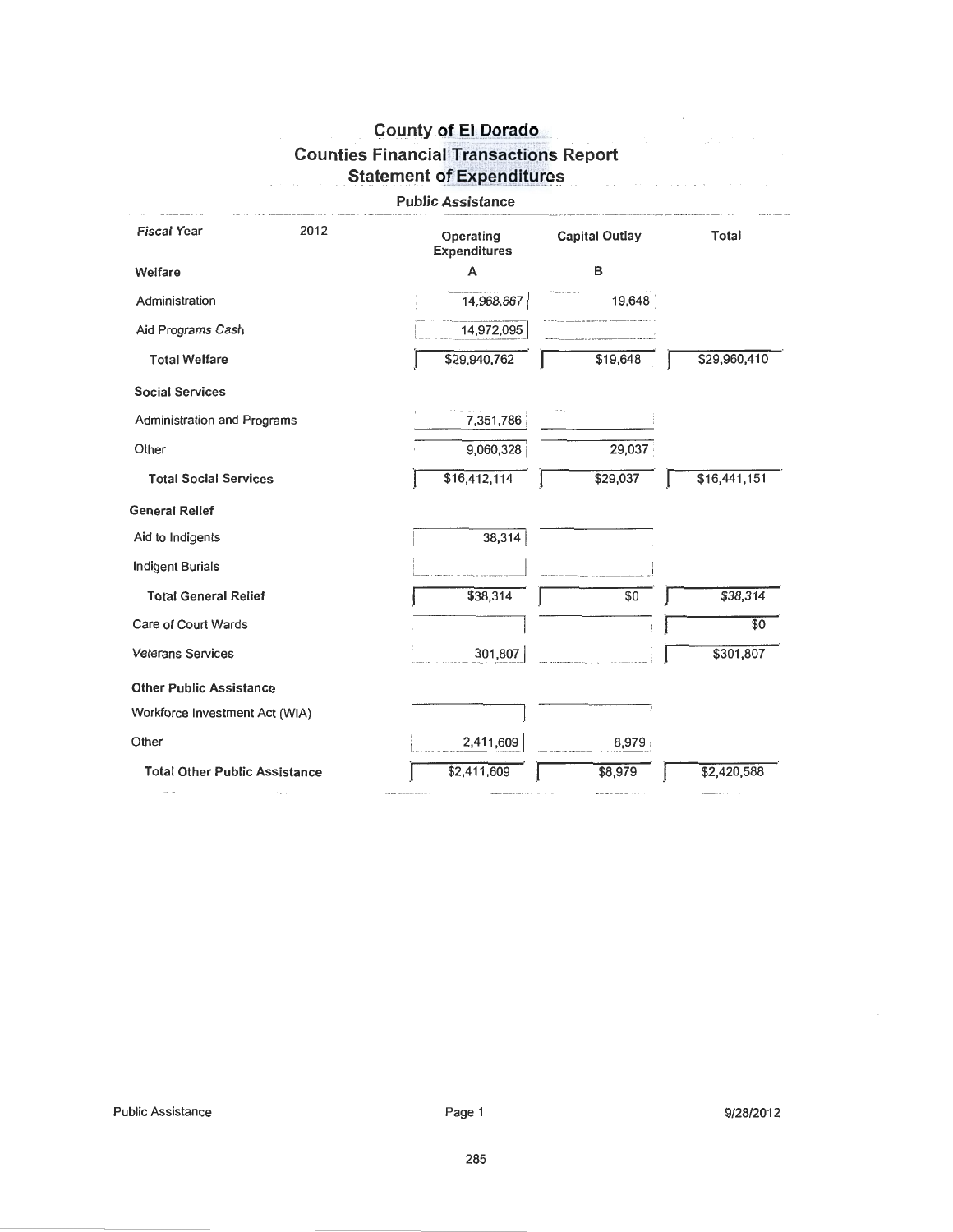#### **Education**

| <b>Fiscal Year</b>            | 2012 |                                  |                |              |
|-------------------------------|------|----------------------------------|----------------|--------------|
|                               |      | Operating<br><b>Expenditures</b> | Capital Outlay | <b>Total</b> |
|                               |      | А                                | в              |              |
| <b>School Administration</b>  |      | 0                                |                | \$0          |
| <b>Library Services</b>       |      | 3,223,717                        | 10,119         | \$3,233,836  |
| <b>Agricultural Education</b> |      | 28,698                           |                | \$28,698     |
| <b>Other Education</b>        |      |                                  |                | \$0          |
|                               |      |                                  |                |              |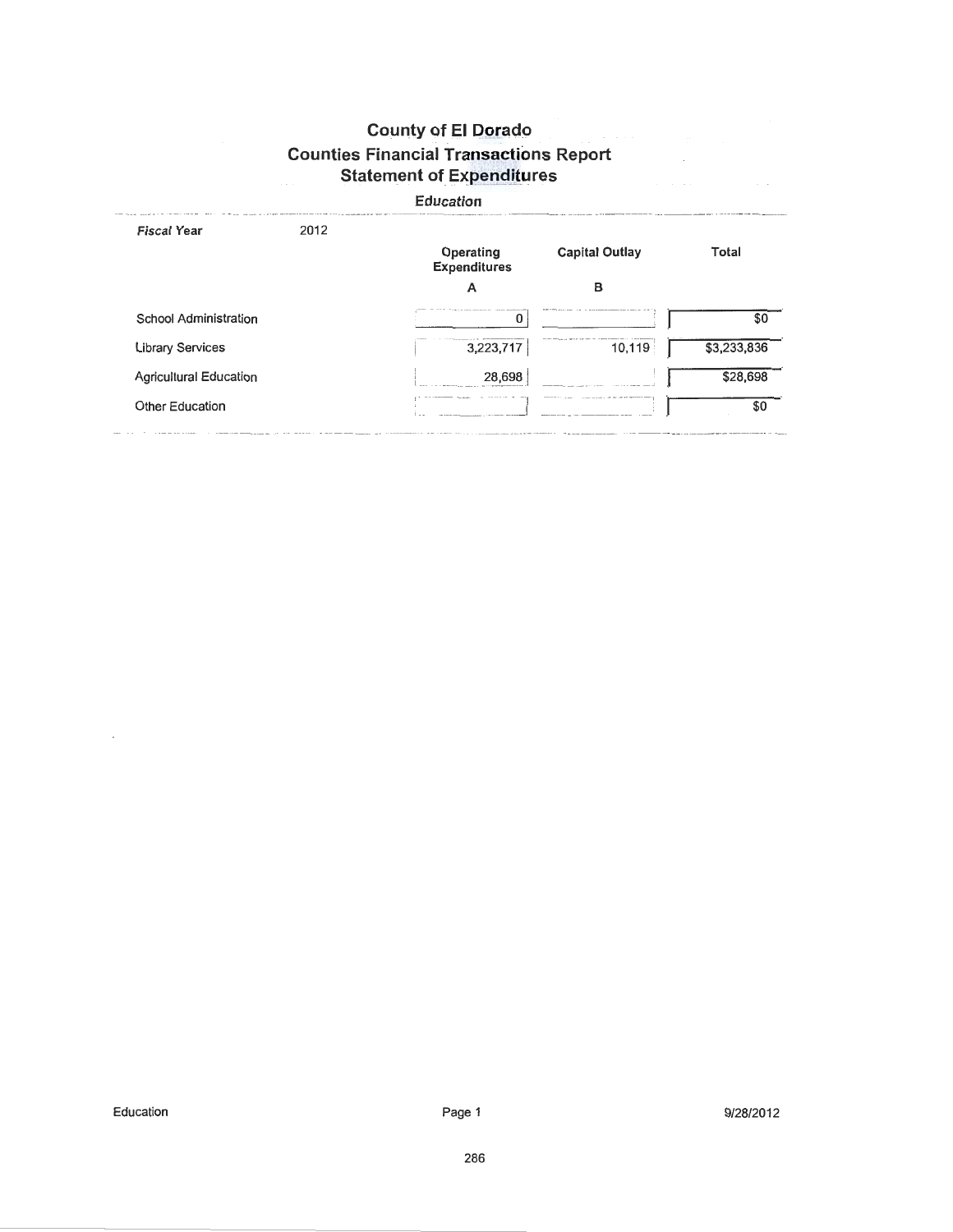# Recreation and Cultural Services

| <b>Fiscal Year</b>           | 2012 | Operating<br><b>Expenditures</b> | <b>Capital Outlay</b>               | Total     |
|------------------------------|------|----------------------------------|-------------------------------------|-----------|
|                              |      | А                                | в                                   |           |
| <b>Recreation Facilities</b> |      | 776,802                          | 39,576                              | \$816,378 |
| <b>Cultural Services</b>     |      | 110,148                          |                                     | \$110,148 |
| Veterans Memorial Building   |      |                                  | THE R. P. LEWIS CO., LANSING, MICH. | \$0       |
| <b>Small Craft Harbors</b>   |      |                                  |                                     | \$0       |
|                              |      |                                  |                                     |           |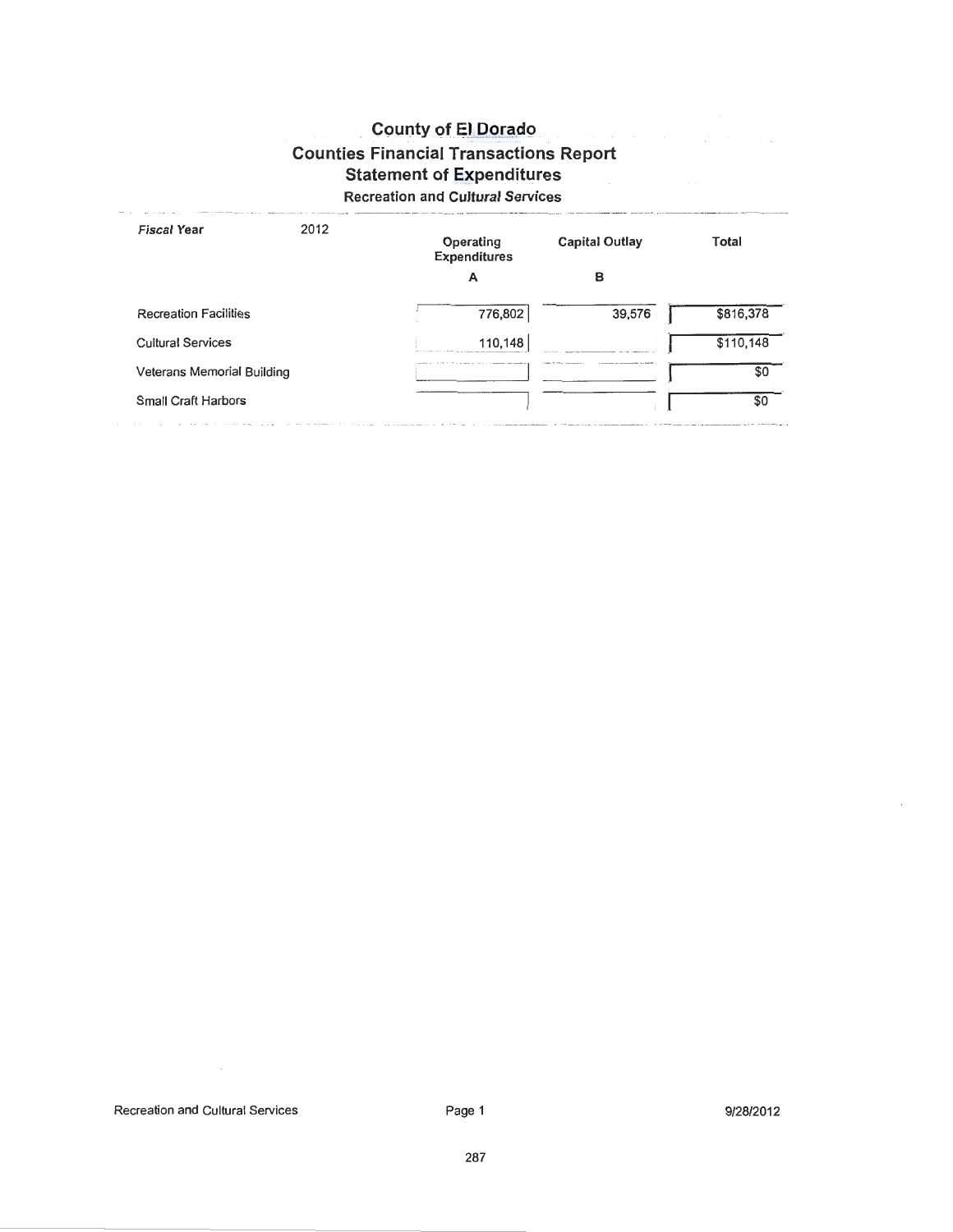#### Transfers In

| <b>Fiscal Year</b>                     | 2012                                                                                            |               |
|----------------------------------------|-------------------------------------------------------------------------------------------------|---------------|
|                                        | <b>Grand Total of Revenues Before Transfers</b>                                                 | \$271,119,178 |
| Airport                                | (Enter any transfers on the Airport activity/enterprise form)                                   | \$2,775       |
|                                        | Hospital (Enter any transfers on the Hospital activity/enterprise form)                         | \$0           |
| Refuse                                 | (Enter any transfers on the Refuse activity/enterprise form)                                    | \$0           |
| Other                                  | (Enter any transfers on the Other enterprise form)                                              | \$0           |
|                                        | <b>Total Transfers In from Enterprise(s)</b>                                                    | \$2,775       |
|                                        | Operating Transfers between Funds other than<br>Governmental and Enterprise (i.e., Trust Funds) | 1,330,348     |
| <b>Total Revenues and Transfers In</b> |                                                                                                 | \$272,452,301 |
|                                        | Interfund Operating Transfers within Governmental Funds                                         | 54,872.998    |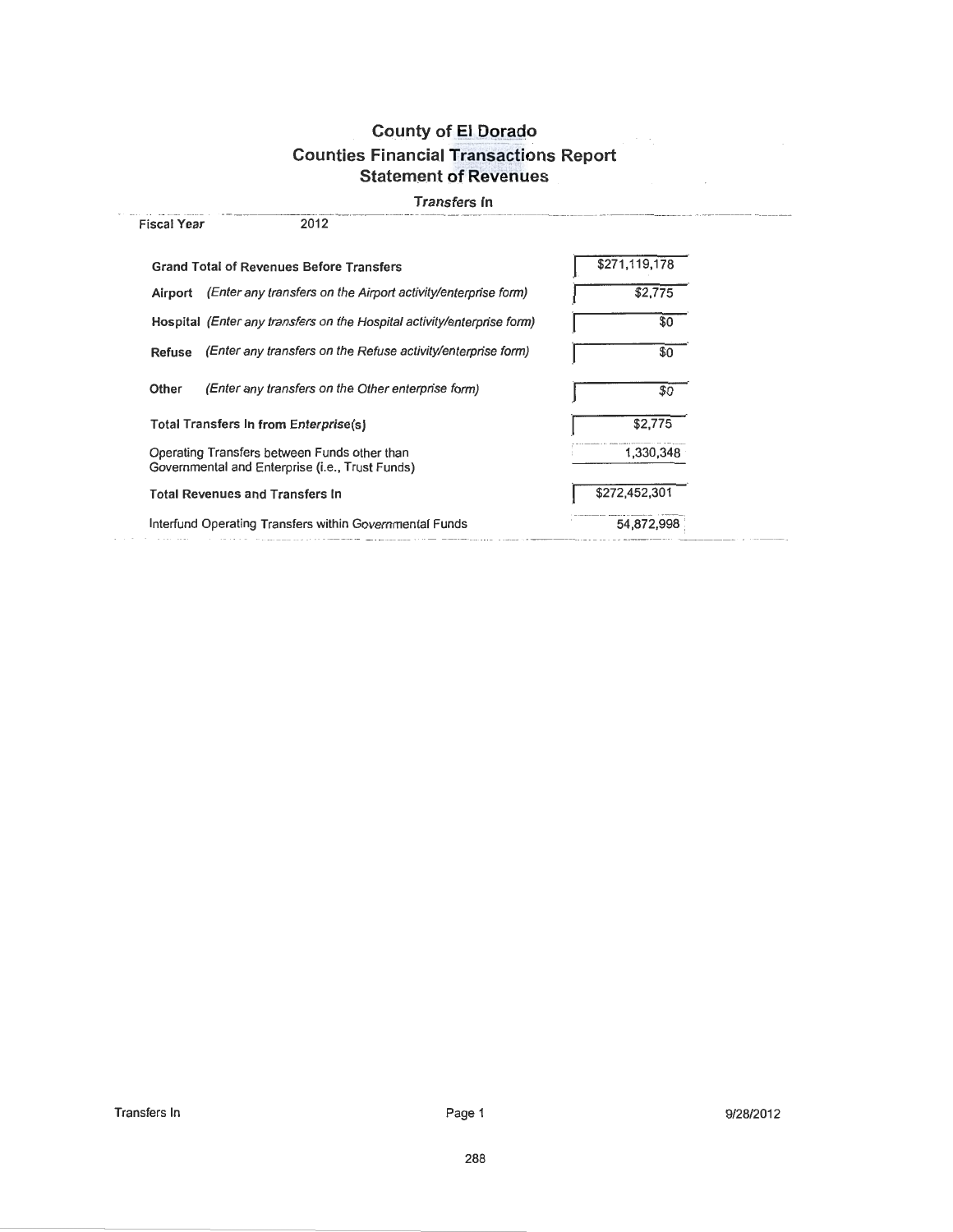#### Transfers Out

| <b>Fiscal Year</b> | 2012                                                                                            | Operating<br><b>Expenditures</b><br>A | Capital Outlay<br>в | Total         |
|--------------------|-------------------------------------------------------------------------------------------------|---------------------------------------|---------------------|---------------|
|                    | <b>Grand Total of Expenditures Before Transfers</b>                                             | \$255,539,404                         | \$4,254,224         | \$259,793,628 |
| Airport            | (Enter any transfers on the Airport activity form)                                              | \$70,249                              |                     |               |
| Hospital           | (Enter any transfers on the Hospital activity form)                                             | \$0                                   |                     |               |
| Refuse             | (Enter any transfers on the Refuse activity form)                                               | \$0                                   |                     |               |
| Other              | (Enter any transfers on the Other enterprise form)                                              | \$0                                   |                     |               |
|                    | Total Transfers Out to Enterprise(s) Only                                                       | \$70,249                              |                     |               |
|                    | Operating Transfers between Funds other than<br>Governmental and Enterprise (i.e., Trust Funds) | 25,525                                |                     |               |
|                    | <b>Total Expenditures and Transfers Out</b>                                                     | \$255,635,178                         | \$4,254,224         | \$259,889,402 |
|                    | Interfund Operating Transfers within Governmental Funds                                         | \$54,872,998                          |                     |               |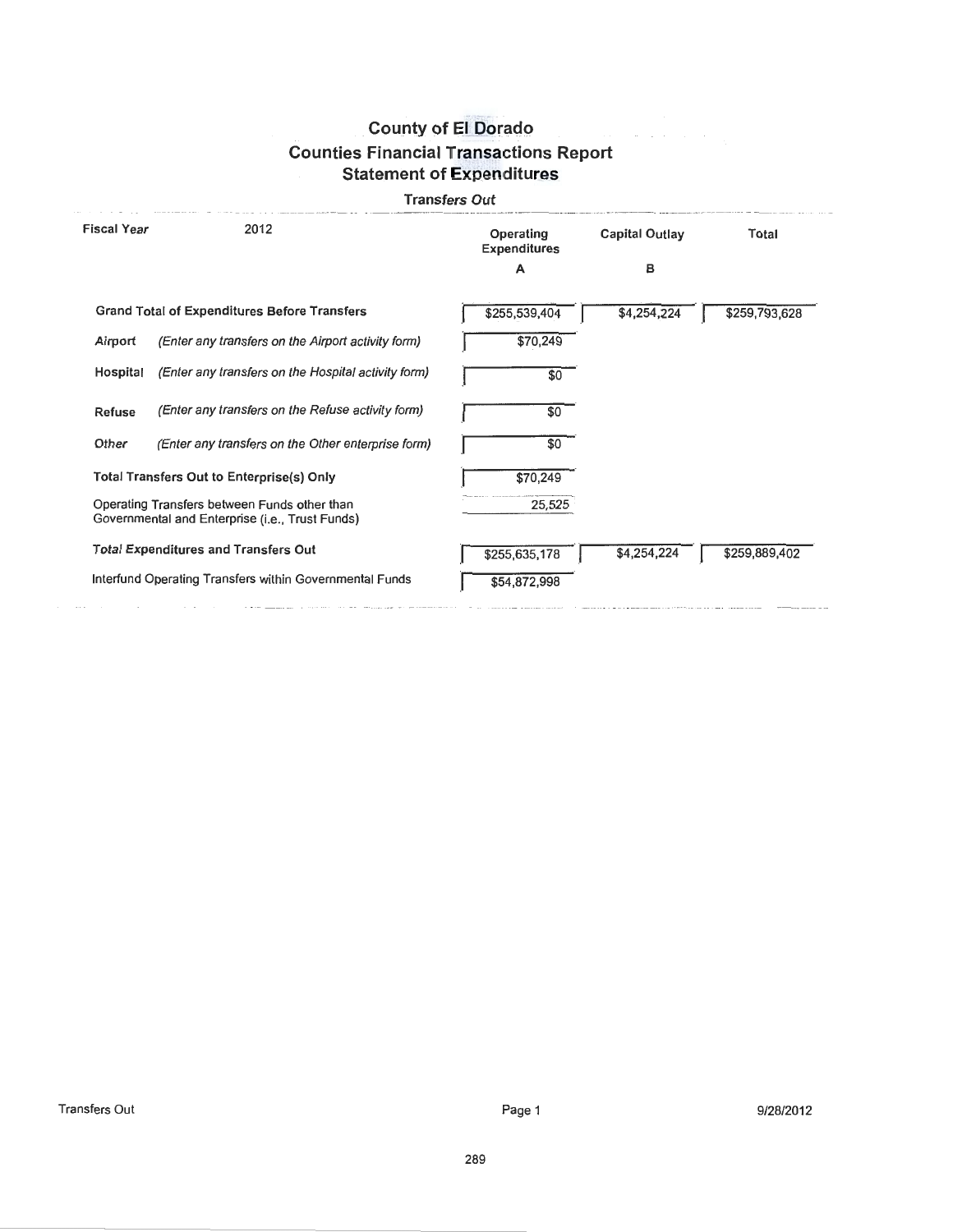# **County of El Dorado Counties Financial Transactions Report Other Long-Term Debts**

 $\sim$ 

| <b>Fiscal Year</b>                            | 2012                                                     |                                               |  |
|-----------------------------------------------|----------------------------------------------------------|-----------------------------------------------|--|
| Forward from Prior Year                       | (No Entry Required)                                      | Yes                                           |  |
| Debt Schedule                                 | (No Entry Required)                                      | Other Long-Term Debt Schedule                 |  |
| Fund Type                                     |                                                          | Governmental                                  |  |
|                                               | Purpose (Purpose Field Must be Unique, Do Not Duplicate) | <b>Compensated Absences</b>                   |  |
| Year of Issue                                 | (No Entry Required)                                      |                                               |  |
| <b>Maturity Dates Beginning</b>               | (No Entry Required)                                      |                                               |  |
| <b>Maturity Dates Ending</b>                  | (No Entry Required)                                      |                                               |  |
| Principal Authorized                          | (No Entry Required)                                      |                                               |  |
| Principal Issued                              | (No Entry Required)                                      |                                               |  |
| Unmatured Principal, Beginning of Fiscal Year |                                                          | \$11,343,330                                  |  |
| Adjustments to Principal in CY                |                                                          | 613,923                                       |  |
| Reason for Adjustment to Principal in CY      |                                                          | Change in accumualted sick leave and vacation |  |
| Principal Issued in CY                        | (No Entry Required)                                      |                                               |  |
| Current Year Principal Payment                |                                                          |                                               |  |
| Principal Defeased in CY                      |                                                          |                                               |  |
| <b>Principal Payments to Date</b>             |                                                          | \$0                                           |  |
| Unmatured Principal, End of Fiscal Year       |                                                          | \$11,957,253                                  |  |
| Current Year Interest Payment                 |                                                          |                                               |  |
| <b>Amount Delinquent Principal</b>            |                                                          |                                               |  |
| Amount Delinquent Interest                    |                                                          |                                               |  |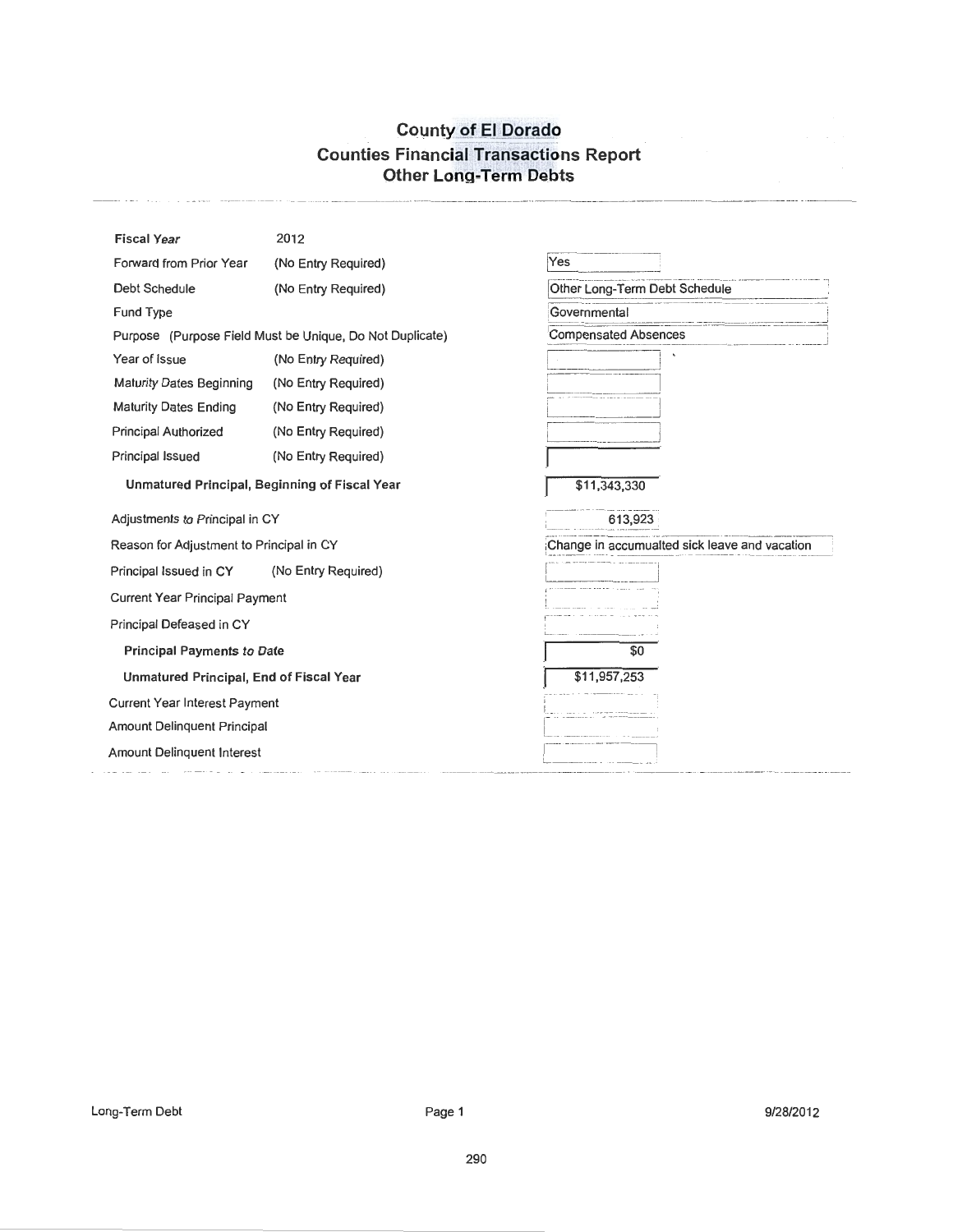# County of El Dorado Counties Financial Transactions Report Other Long-Term Debts

| <b>Fiscal Year</b>                            | 2012                                                     |                                                 |
|-----------------------------------------------|----------------------------------------------------------|-------------------------------------------------|
| Forward from Prior Year                       | (No Entry Required)                                      | Yes                                             |
| Debt Schedule                                 | (No Entry Required)                                      | Other Long-Term Debt Schedule                   |
| Fund Type                                     |                                                          | Governmental                                    |
|                                               | Purpose (Purpose Field Must be Unique, Do Not Duplicate) | Postclosure Landfill Liability                  |
| Year of Issue                                 | (No Entry Required)                                      |                                                 |
| <b>Maturity Dates Beginning</b>               | (No Entry Required)                                      |                                                 |
| <b>Maturity Dates Ending</b>                  | (No Entry Required)                                      |                                                 |
| <b>Principal Authorized</b>                   | (No Entry Required)                                      |                                                 |
| Principal Issued                              | (No Entry Required)                                      |                                                 |
| Unmatured Principal, Beginning of Fiscal Year |                                                          | \$8,109,468                                     |
| Adjustments to Principal in CY                |                                                          | 5,786,276                                       |
| Reason for Adjustment to Principal in CY      |                                                          | An updated engineering study was completed that |
| Principal Issued in CY                        | (No Entry Required)                                      |                                                 |
| Current Year Principal Payment                |                                                          |                                                 |
| Principal Defeased in CY                      |                                                          |                                                 |
| <b>Principal Payments to Date</b>             |                                                          | \$0                                             |
| Unmatured Principal, End of Fiscal Year       |                                                          | \$13,895,744                                    |
| <b>Current Year Interest Payment</b>          |                                                          |                                                 |
| Amount Delinquent Principal                   |                                                          |                                                 |
| Amount Delinquent Interest                    |                                                          |                                                 |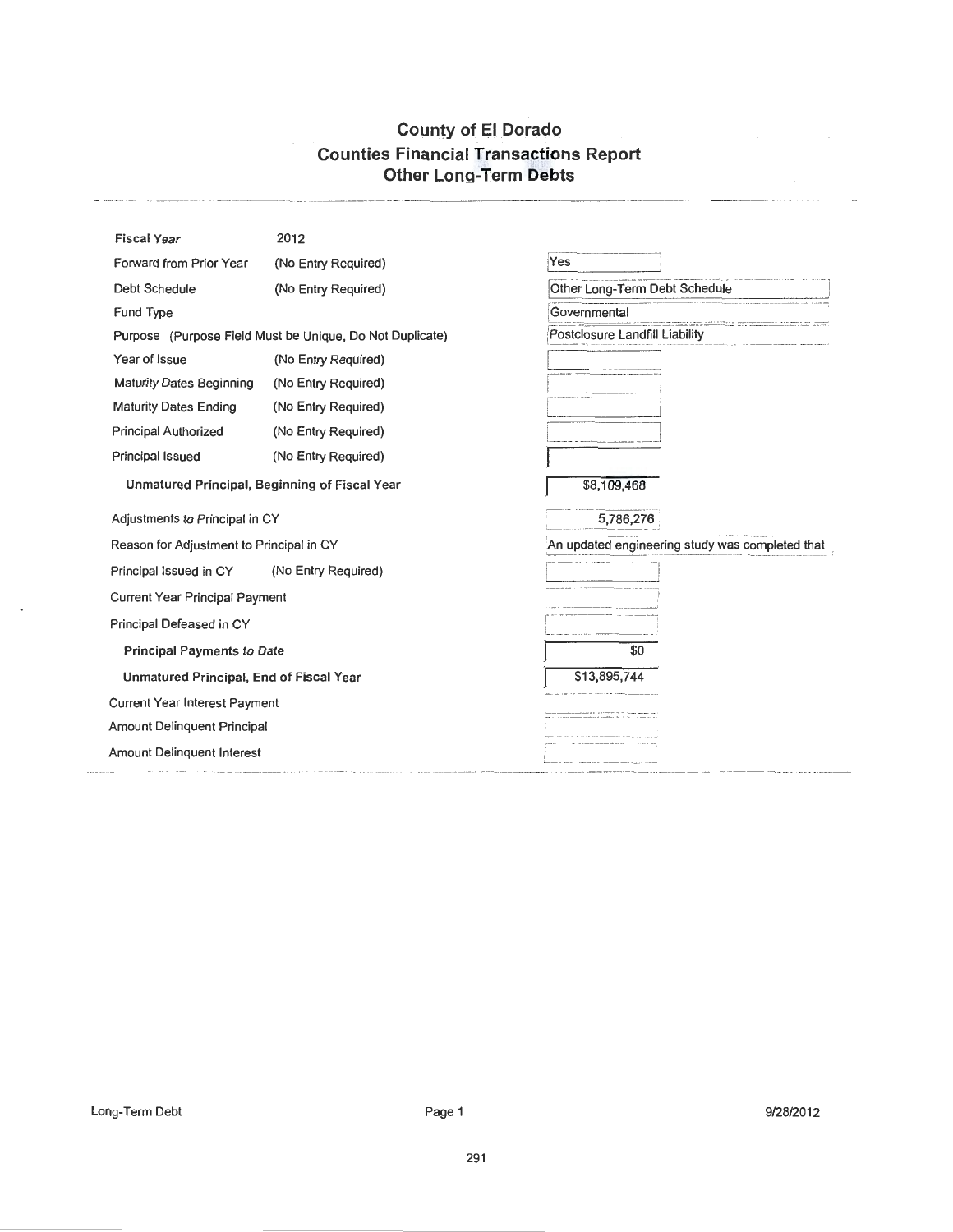## **County of El Dorado** Counties Financial Transactions Report Construction Financing

| <b>Fiscal Year</b><br>2012                                              |                               |
|-------------------------------------------------------------------------|-------------------------------|
| Forward from Prior Year                                                 | Yes                           |
| Fund Type                                                               | Enterprise                    |
| Loan Type                                                               | State                         |
| <b>Contract Date</b>                                                    | 7/1/1985                      |
| Purpose                                                                 | Airport Improvements          |
| Maximum Repayment Obligation per Contract, Beginning<br>of Fiscal Year  | \$221,694                     |
| Initial Amount of Repayment Obligation                                  |                               |
| Adjustment 1 to Repayment Obligation in CY                              |                               |
| Reason for Adjustment 1 to Repayment Obligation in CY                   |                               |
| Adjustment 2 to Repayment Obligation in CY                              |                               |
| Reason for Adjustment 2 to Repayment Obligation in CY                   |                               |
| Maximum Repayment Obligation per Contract,<br><b>End of Fiscal Year</b> | \$221,694                     |
| Principal Amount Expended to Date on behalf of the County               |                               |
| <b>Principal Payments to Date</b>                                       | \$63,856                      |
| Principal Amount Unmatured, Beginning of Fiscal Year                    | 4,478                         |
| Adjustment to Principal in CY                                           |                               |
| Reason for Adjustment to Principal in CY                                |                               |
| Principal Amount Received During the Fiscal Year                        |                               |
| <b>Current Year Principal Payment</b>                                   | 3,567                         |
| Principal Amount Unmatured, End of Fiscal Year                          | \$911                         |
| <b>Current Year Interest Payment</b>                                    | 216                           |
| Principal Amount Delinquent                                             |                               |
| Interest Amount Delinquent                                              | the control of the control of |

Note: Maximum Repayment Obligation refers to the maximum amount that may be borrowed as specified in each contract. DO NOT reduce Maximum Repayment Obligation by annual principal payments.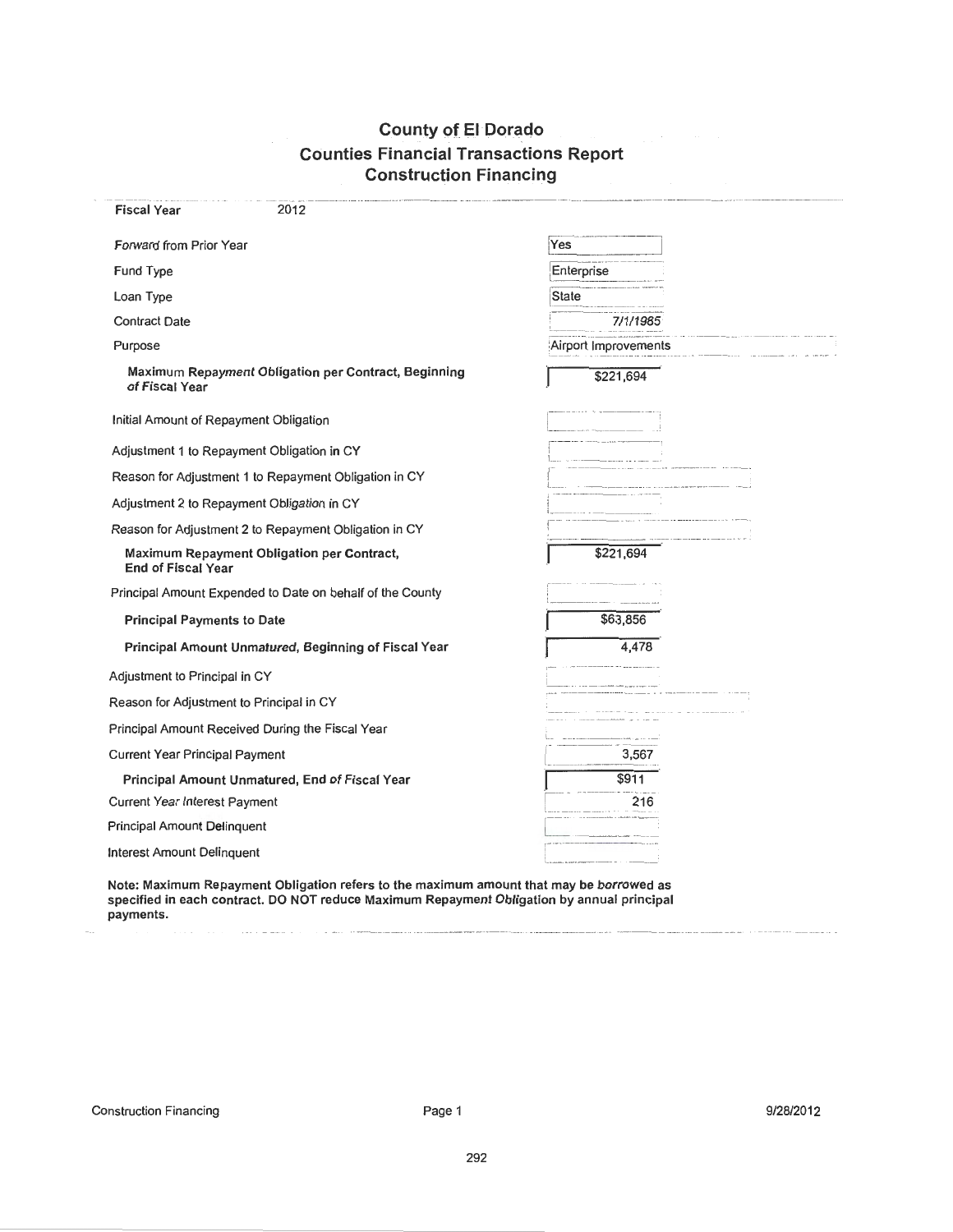# **County of El Dorado Counties Financial Transactions Report** Air Port Enterprise/Activity<br>Statement of Revenues and Expenses

| <b>Fiscal Year</b>                     | 2012                                                               |                |           |
|----------------------------------------|--------------------------------------------------------------------|----------------|-----------|
|                                        | Is this Activity Accounted for as an Enterprise? (Enter Yes or No) | Yes            |           |
| <b>Operating Revenues</b>              |                                                                    |                |           |
| <b>Landing Fees</b>                    |                                                                    | 0              |           |
| Aircraft Storage Fees                  |                                                                    | 65,457         |           |
| <b>Fuel Flowage Fees</b>               |                                                                    | 468,163        |           |
| Concessions                            |                                                                    | 61,331         |           |
| <b>Rents and Leases</b>                |                                                                    | 103,197        |           |
| <b>Sales and Services</b>              |                                                                    | 761            |           |
| Other Revenues                         |                                                                    |                |           |
| <b>Total Operating Revenues</b>        |                                                                    | \$698,909      |           |
| <b>Operating Expenses</b>              |                                                                    |                |           |
| Administration                         |                                                                    | 223,314        |           |
| <b>Maintenance and Operation</b>       |                                                                    |                |           |
| <b>Landing Areas</b>                   |                                                                    | 529,889        |           |
| <b>Terminal Buildings and Areas</b>    |                                                                    |                |           |
| Other Buildings and Areas              |                                                                    |                |           |
| General Shops and Equipment            |                                                                    |                |           |
| Cost of Sales and Service              |                                                                    |                |           |
| Depreciation                           |                                                                    | 324,295        |           |
| Other Operating Expenses               |                                                                    |                |           |
| <b>Total Operating Expenses</b>        |                                                                    | \$1,077,498    |           |
| Net Operating Income (Loss)            |                                                                    | $($ \$378,589) |           |
| <b>Non-Operating Revenues</b>          |                                                                    |                |           |
| Interest                               |                                                                    | 184            |           |
| Net Gain (Loss) from Sales of Property |                                                                    |                |           |
| Grants-In-Aid                          |                                                                    |                |           |
| Federal                                |                                                                    | 15,918         |           |
| <b>State</b>                           |                                                                    | 20,000         |           |
| In-Lieu Taxes                          |                                                                    |                |           |
| <b>Airport Enterprise/Activity</b>     |                                                                    | Page 1         | 9/28/2012 |